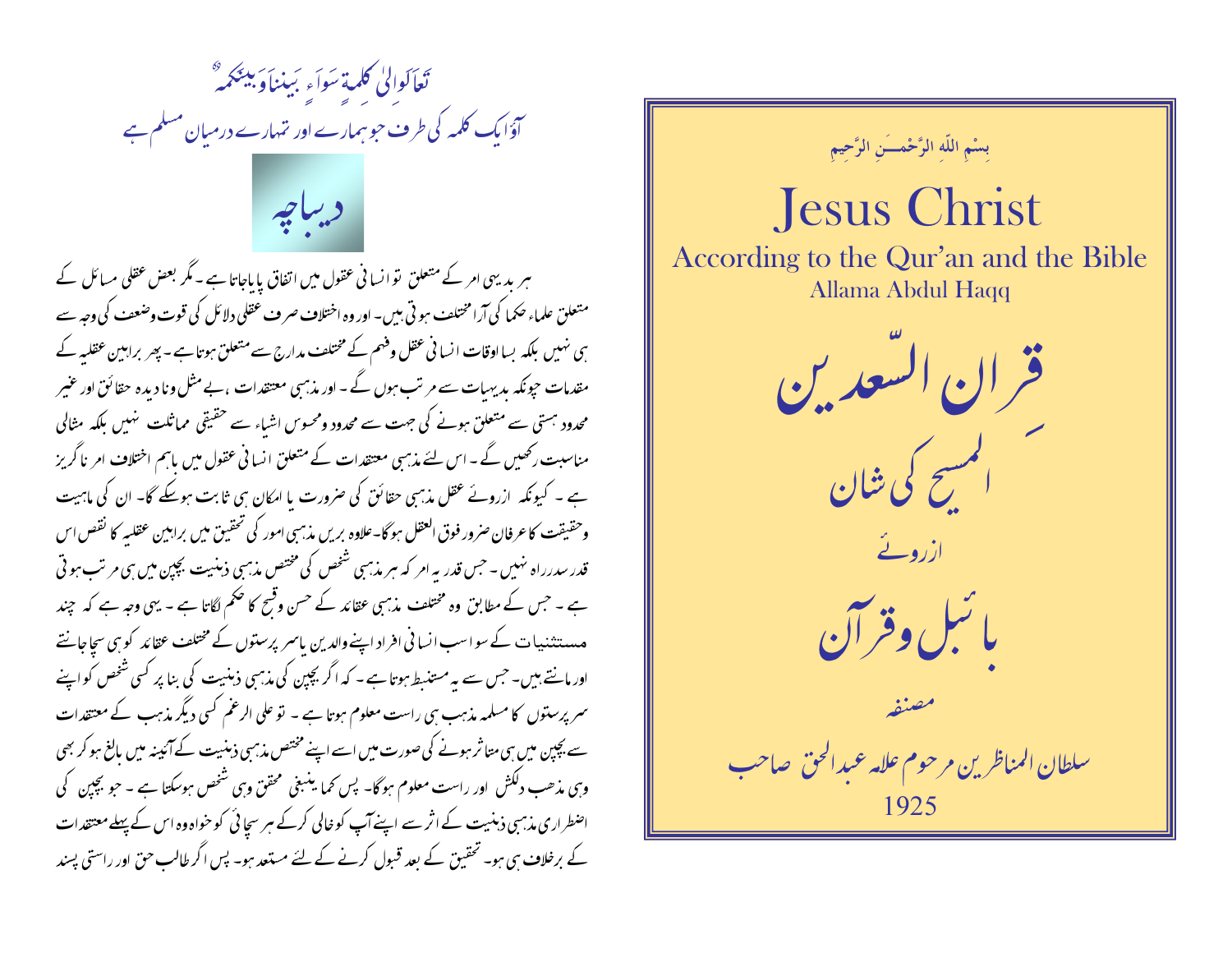(1)۔"میں اس پتھر پر (یعنی اس ایمان پر کہ میں زندہ خدا کا بیٹا مسح ہوں ۔(انجیل سثریف خط اول حصرت یوحنار کوع 5آیت 4و5)۔ اپنی کلیسا بناؤں گا-اور عالم ارواح کے دروازے اس پر غالب نہ آئينگە-"(حىزت متى ركوع16 آيت 18)-

(2)۔اور تیرے متبعین کو تا یوم قیامت منکروں پر غالب رکھنےوالاہوں (آل عمران 48)۔

مقدر ہے۔



دوم۔وہ اپنی مستثنیٰ پیدائش کے اعتبار سے فوق البسٹر بیں۔ کیونکہ انسان کی پیدائش یوں

(1)۔ ازرونے یا سل مقد س۔ "خداوند خدا نے زمین کی مٹی سے انسان کو بنایا او اس کے نتھنوں میں زندگی کا دم پھونکا( کتاب پیدائش رکوع 72یت 7)۔ "آدم نے اپنی بیوی کا نام حوارکھا- کیونکہ وہ سب زندوں کی ماں ہے ۔" (پیدائش رکوع 3 آیت 20)۔ اس نے ایک ہی اصل سے آدمیوں کی ہر ایک قوم تمام روئے زمین پر رہنے کے لئے پیدا کی (اعمال الرسل رکوع 17 آیت 26)۔ (2)۔ازرونے قرآن سٹریف۔ وَبَدَأَ خَلْقَ الْإِنسِانِ مِن طِينِتُمَّ جَعَلَ نَسْلَهُ مِن سُلَالِةٍ مِّن مَّاء مَّهِينِ "انسان کی آخر نیش کا آغاز مٹی سے کیا ۔ پھر اس کی نسل کو بیقدر یا ٹی کے خلاصہ سے

بنايا(سورہ سجدہ 6)۔ إِنَّا حَلَقْنَا الْإِنسَانَ مِن نُطْفَةٍ أَهْشَاجٍ يَعني ہم نے انسان كوايك بوند كے کچھے سے خلق کیا(سورہ دہر آیت2)۔

الحاصل پہلے انسا فی حوڑے یعنی مقدس آدم ومقدسہ حوا کی پیدائش اس لئے ماں باپ کے واسطہ کے بغیر اور الهیٰ تخلیق کے طور پر صروری تھی۔ کہ اس وقت والدین کا وحبود ہی نہ تھا۔ چنانچہ دیگر حیوانات کے پہلے حوڑے بھی ماں باپ کے بغیر اور سارے نباتات کے پہلے پودے بھی تخم کے بغیر پیدا مسلمان ہمارے اس مصمون کو بنظر عوْر وتعمق اور اپنے ذھن کو ہر طرح کے مذہبی تعصب سے پاک کرکے پڑھیں گے حو کہ پائبل مقدس اور قرآن سثریف کی متفقہ شہادت پر مبنی ہے ۔ تولامحالہ انہیں ما ننا ہو گا کہ جناب مسیح ہی افضل الناس اور افضل العالمین ہے۔چنانچہ :

 $\mathcal{L}^{\bullet}$ اول-وہ ازرونے با ئبل مقدس وقرآن سٹریف"المسیح" ہے۔ (1)۔ازروئے یا سل مقد س۔ "بیٹے کی بابت کھتاہے کہ ---- اسی سبب سے خدا یعنی تیرے خدا نے خوشی کے تیل سے تیرے ساتھیوں کی ہہ نسبت تجھے زیادہ مسح کیا۔ (انجیل سٹریف خط عبرانیوں رکوع 1آیت 8و9۔ زبور سٹریف رکوع45آیت7)۔ توزندہ خدا کا بیٹامسیح ہے۔" (انجیل سٹریف ہہ مطابق حصرت متی رکوع16 آیت 17)۔ (2)۔ازروئے قرآن سٹریف۔ اے مریم! تجھ کو خدا اپنے کلمہ کی بشارت دیتا ہے جس کا نام "المسح " عیسی ابن مریم ہے۔ وہ دنیا اور آخرت میں وجبہ اور مقرب الهیٰ ہے (آل عمران 40)۔ حپونکہ روئے زمین کے کل مسیحی اور مسلمان حواہ وہ کسی فرقہ سے متعلق ہوں بلا استشنا ابن مریم کو "المسيح" مانئے میں متفق الکلمہ بیں۔اور ازیں جہت اس کو اپنے معتقد مین کے شمار وحصا ئص کے اعتبار سے کل د نیا کے مذہبی بادیوں پر فوقیت اور تقدم حاصل ہے ۔ پس وہ نہ صرف یا ئىل مقدس اور قرآن سٹریف کے مسلمہ انبیاء بلکہ دنیا بھر کے مذہبی بادیوں سے افضل خُہر تاہے اور بنا بریں اس کے پیروؤں کو بھی یہ فوقیت حاصل ہے کہ :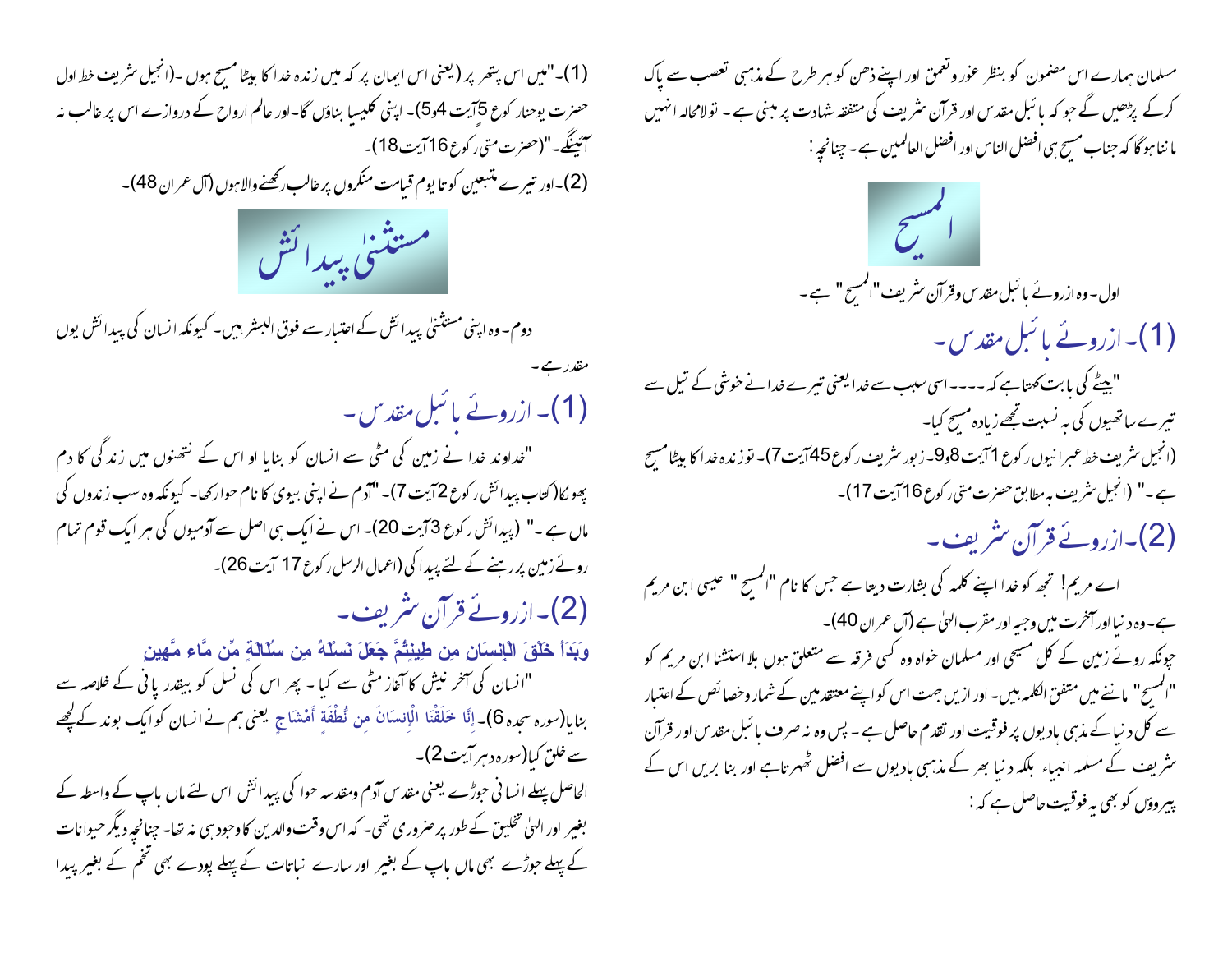وَإِذْ قَالَ اللَّهُ يَا عِيسَى ابْنَ مَرْيَمَ أَأَنتَ قُلتَ لِلنَّاسِ اتَّخِذُونِي وَأُمِّيَ **ٍ إِلَـــــهَيْنِ من دُون اللَّه**ِ ۖ اور حبب التٰہ نے <sub>ک</sub>ہا کہ اُے عیسیٰ ابن مریم کیا نونے لو گوں کو <sub>ک</sub>ہا کہ مجھے اور میری ماں کو التٰہ کے سوادو غداڭھىراؤ(مائدەآيت116)۔ لَّقَدْ كَفَرَ الَّذينَ قَالُواْ إنَّ اللَّهَ ثَالثُ ثَلاَثَة یعنی وہ لوگ کافر ہوئے جنہوں نے کہا کہ اللہ تین میں کا تیسراہے (مائدہ 77)۔ كَانَا يَأْكُلاَنِ الطَّعَامَ یعنی عیسیٰ اور اس کی ماں دو نوں کھاناکھاتے تھے (مائدہ 79)۔ پس ظاہر ہے کہ ازروئے قرآن سٹریف ا بن اللہ کا مفهوم ،ولد اللہ اور حسما فی بیٹا ہے جس کی پیدائش کے لئے اللہ کی بیوی کا وحود صرور ی ہے۔ اور تثلیث کامفہوم، اللہ کے ساتھ دور اور خدا یعنی عیسیٰ اور مریم ماننے کاعقیدہ ہے۔ اور وہ دو نوں جسمانی (تھانے کے محتاج ہونے کے ) اعتبار سے خدا ہیں۔ یہ سب باتیں صبح مسیحی عقیدہ کے برخلاف ہیں۔ کیونکہ مسیحی :-(الف) ولد الله اور الله کی صاحبہ کے قائل نہیں۔ (ب) سیدنا مسیح کی مخلوق بسٹریت کو حو دوہزارسال سے ہے ۔ اقنوم ثانی نہیں مانتے بلکہ وہ انسانیت کلمتہ اللہ کے لئے ویسا ہی ظرف ظہور ہے ۔جیسے کہ حبارٌ می میں آگ اور محدود محسوس آواز اور محدود وحادث الفاظ ، حصرت موسى ع<sup>لائق</sup>ا سے مخاطب خدا کے کلام کے لئے ظرف ظہور تھے۔ (1)۔ "خدا نے اسے حبارٌ می میں سے پکارا اور کھا اے موسیٰ اے موسیٰ ۔۔۔۔۔میں تیرے باپ کا خدا یعنی ابرہام کا خدا اور اصحاق کا خدا اور یعقوب کا خدا ہوں۔(بائبل مقدس کتاب خروج رکوع 3 آیت  $(6,4)$ 

(2) فَلَمَّا أَتَاهَا نُودي مِن شَاطئِ الْوَادي الْأَيْمَنِ فِي الْبُقْعَةِ الْمُبَارَكَةِ مِنَ<br>الشَّجَرَةِ أَن يَا مُوسَى إِنِّي أَنَا اللَّهُ رَبُّ الْعَالَمِينَ

ہوئے۔لہذا وہ بھی بلاواسطہ یعنی الہیٰ مخلوق تھے۔ پس ازروئے پیدائش پہلے درخت اور پہلے حیوانی حبورُّے اور پہلا انسانی حبورًا فوق الفطرت طریق پر مخلوق نہ ہوئے۔کیونکہ آغاز آفرینش میں ہر العلٰ مخلوق کی پیدائش کے لئے قا نون فطرت یکساں تھا۔لیکن ان کے بعد سے آج تک بالواسطہ مخلوق کا ہر فرد طبعی قانون کےمطابق پیدا ہوتارہا- اور ازروئے با <sup>ئب</sup>ل مق*د س وقر*آن سٹریف بجزسید نامسیح کے ہر گز نبا تی باحیوانی یاانسانی فر داس قانون سے مستشنل اور فوق الفطرت طریق پر پیدا نہیں ہوا۔ (1)۔ " مریم نے فرشتہ سے کہا ہہ کیونکر ہوگا جبکہ میں مرد کو نہیں جانتی - اور فرشتہ نے حواب میں اس سے کہا کہ روح القدس تجھ پر نازل ہوگا اور خدا تعالیٰ کی قدرت تجھ پر سایہ ڈالے گی اور اس سبب سے وہ مولود مقد س خدا کا بیٹا کملائے گا ۔ (حصرت لوقار کوع 1 آیت 34و35)۔ "پہلا آدمی یعنی آدم ز ندہ نفس بنا۔ پیچلاآدم زند گی بخشنے والی روح بنا۔۔۔۔۔ پہلاآدمی زمین سے یعنی خا کی تھا۔ دوسمراآدمی آسمانی ہے۔" (خط اول کر نتھیوں رکوع 15 آیت 45و47)۔

(2)\_ "قَالَتْ أَنَّى يَكُونُ لِي غُلَامٌ وَلَمْ يَمْسَسْنِي بَشَرٌ وَلَمْ أَكْ بَغيَّاقَالَ كَذَلك قَالَ رَبُّك هُوَ عَلَيَّ هَيِّنٌ وَلنَجْعَلَهُ آيَةً للنَّاسِ وَرَحْمَةً مِّنَّا وَكَانَ أَمْرًا مَّقْضيًّا

مریم نے کہا کہ میرے لڑکا کہا ں سے ہوگا جبکہ مجھ کو کسی آدمی نے نہیں چھوا اور نہ میں بد کار ہوں ۔ فرشتہ بے کہا تیرے رب نے یونٹی کہاہے کہ یہ مجھ پر آسان ہے۔اور اس کو ہم اپنی طرف سے لوگوں کے لئے نشان اور رحمت بناتے ہیں اور یہ امر مقرر ہوجکا ہے (سور مریم آیت 21)۔ إنَّ مَثَلَ عِيسَى عِندَ اللَّه كَمَثَل آدَمَ خَلَقَهُ من تُرَاب ثمَّ قَالَ لَهُ كُن فَيَكُونُ

یعنی عیسیٰ کی مثال اللہ کے نزدیک آدم کی مثال ہے ۔اس کومٹی سے خلق کیا پھر اس کو کہا کہ ہوجا تو وہ ہو گیا (آل عمر ان 52)۔

( نوٹ ) جناب مسیح کو جس معنی میں مسیحی ابن اللہ مانتے ہیں ۔ اس کے بر خلاف قرآن سٹریف میں تحجیر نہیں لکھا۔ بلکہ اس میں ایسے عقیدہ کارد مذکور ہے۔ حس کومسیحی مانتے ہی نہیں ۔ چنانچہ : أَنَّى يَكُونُ لَهُ وَلَدٌ وَلَمْ تَكُن لَّهُ صَاحَبَةٌ یعنی اس کاولد کہاں سے ہو۔ حبکہ اس کی صاحبہ نہیں (انعام آیت 101)۔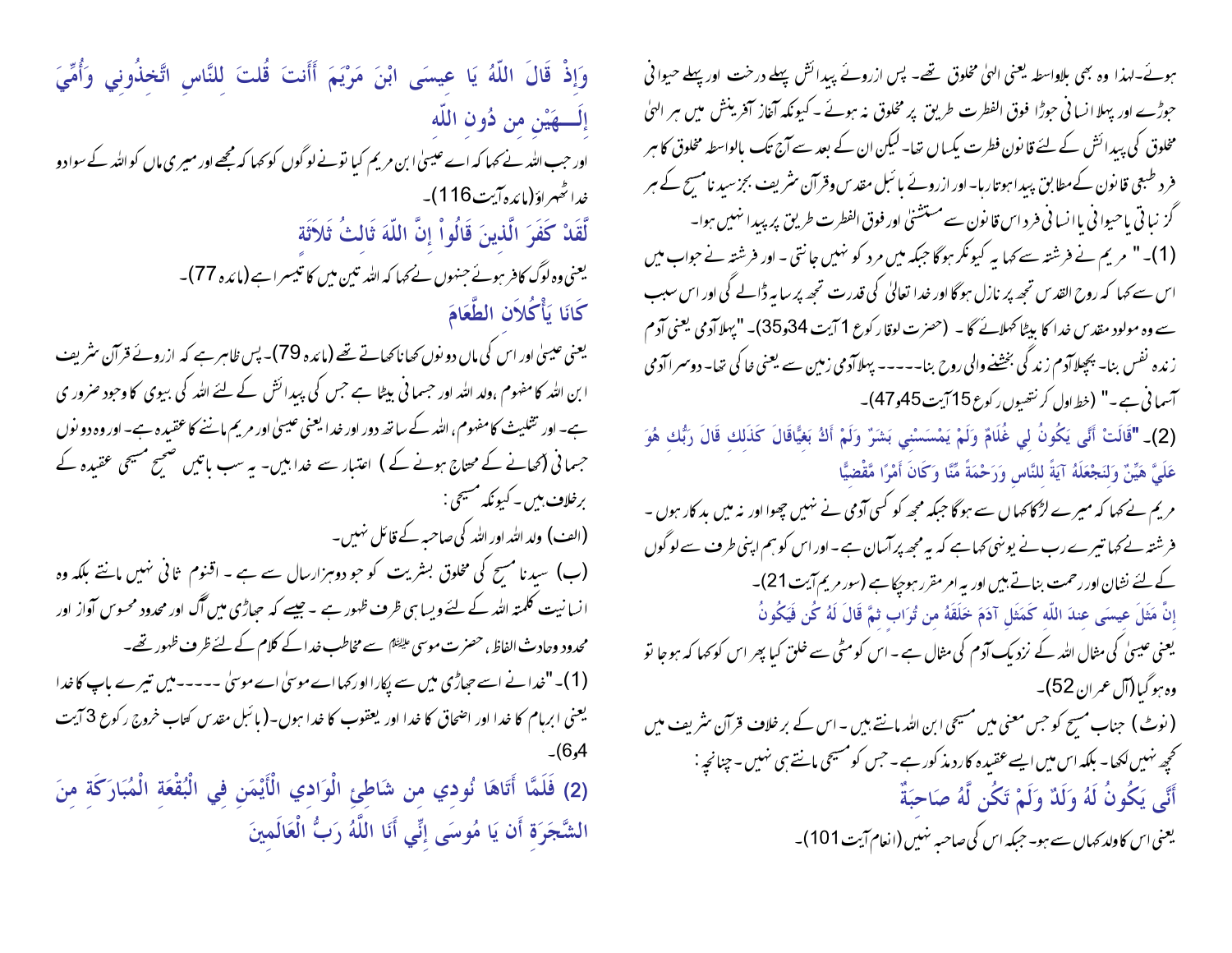(1)۔ازروئے یا نبل مقدس۔ "ابتدامیں کلام تھا۔ کلام خدا کے ساتھ تھا، کلام خدا تھا۔۔۔۔سب چیزیں اس کے وسیلہ سے پیدا ہوئیں (حصرت یوحنا رکوع 1 آیت 1و3)۔ "کلام مجسم ہوا ،فضل اور سچائی سے معمور ہو کر ہمارے درمیان رہا(حصر ت یوحنار کوع 1 آیت 14)۔ "اس زند کی کے کلام کی بابت حوابتدا سے تھا اور جسے ہم نے سنااور اپنی آنکھوں سے دیکھااور اپنے ہاتھوں سے جھوا۔ بیرز ند کی ظاہر ہو ئی اور ہم نے اسے دیکھا(خط اول حصرت یوحنار کوع 1 آیت 1و2)۔ (2)۔ازرونے قرآن ئتریف۔ "اے مریم تجھ کواللہ اپنے کلمہ کی بشارت دیتاہے (آل عمران 10)۔ (الف)اس آیہ میں اللہ کی طرف کلمہ کی اضافت (من) کے ساتھ ہے جو اضافت تجینسی پر دال ہے ھیسے کہ خاتمہ من ذہب یعنی سونے کی انگشتری۔ (ب) کلمتہ من اللہ قرآن سٹریف میں جناب مسیح کے سوا کسی عنیر اللہ اور مخلوق کے حق میں ہر گز مذ کور نہیں ۔ (ج) جناب مسح کے کلمتہ من اللہ ہونے میں انجیل مقدس اور قرآن سٹریف متفق الکلمہ بیں۔ (د) کلام خدا کے دوہی مفهوم ہوسکتے بیں کلام لفظی اور تکلیفی یعنی خدا تعالیٰ کی طرف سے الہامی کلام کا افادہ حبوانسا فی بولی کے ظروف میں نبیوں اور رسولوں کی معرفت بخشا گیا۔ کلام تکوینی حس کے متعلق کتاب مقدس میں مذ کور ہے ۔"اس نے فرمایا اور ہو گیا" (زبور سٹریف رکوع 33 آیت 9)۔ " عالم خدا کے کچنے سے بنے ہیں ۔ (خط عبرانیوں رکوع 11 آیت 3)۔ "سب جیپزیں اس (کلام ) کے وسیلہ سے پیدا ہوئیں "( حصرت یوحنار کوع 1 آیت 3)۔ اور قرآن سثریف میں بھی مذ کور ہے "حب وہ ایک امر کو حکم کرتاہے نواس کو کھتاہے کہ ہوجا نووہ ہوجاتاہے(بقرہ 111)۔ پس جناب مسیح کلام لفظی کے مفہوم میں نہیں بلکہ کلام تکوینی کے مفہوم میں ہی کلمتہ من اللہ ہوسکتے ہیں۔ جیسا کہ انجیل سٹریف میں بیان کیا گیاہے کہ " حس کلام کے وسیلے سے سب چیزیں پیدا ہوئیں۔"وہ کلام مجسم ہوا۔" (حصرت یوحنار کوع 1آیت3و14 ،خط عبرانیوں رکوع11آیت3)

یعنی حب موسیٰ آگ کے پاس پہنچا تومیدان کے دائیں کنارے کی مبارک جگہ میں حبار ُی سے پہ آواز دی گئی کہ اے موسیٰ میں اللہ سارے عالموں کارب ہوں (قصص 30)۔ "آواز دی گئی کہ وہ مبارک ہے حبواگ میں اور آس پاس ہے"(نحل آیت 8)۔ (ج)مقد سہ مریم کومخلوق انسان مانتے ہیں۔ کوئی مسیحی اس کی الوہیت کا قائل ہو کر اسے اقنوم ثانی یا ثالث قرار نهبيں ديتا۔ (د) ثالوث اقد س سے واحد ازلی خدا کے تین اقا نیم ( بمنزلہ محل صفات ) مراد بیں نہ کہ الٹد اور مریم اور عيسىٰ تين جدا گا نہ خدا۔ (ہ) کلمتہ ا<sub>لٹع</sub>ر کے انسا نیت میں ظہور پر خدا کے اکلوتے کا اطلاق بطور مثال ہے جیسے کہ وجہ الٹیر اور یدالٹیر اور سمع و بصر وعنيره الفاظ كا بے مثل خدا پر مثالی اطلاق - چنانچهِ كلام مقدس میں مذكور ہے - كلام مجسم ہوااور فصل سچائی سے معمور ہو کرہمارے درمیان رہا۔ اور ہم نے اس کا ایساجلال دیکھاجیسا کہ پاپ کے ا کلوتے کا جلال" (حصرت یوحنار کوع 1 آیت 14)۔ یعنی کلام مجسم کا جلال باپ کے اکلوتے کے جلال جیسا ہے۔اور لفظ " ایسا " اور "جیسا " اس کے مثالی اطلاق پر دلالت صریح ہے۔ پس ابن اللہ سے مراد خدا کا حسما فی بیٹا نہیں بلکہ ازلی ذات سے بطور ظہور تحلی کے اس کا ازلی قیام ہے (خط عبرا نیوں رکوع 1 آيت 3، حصرت يوحنار كوع 16 آيت 28، حصرت ميكاه ركوع 5 آيت 2، حصرت يوحنار كوع 17 آيت

دوم۔ ابن کا لفظ قرآن سٹریف میں بھی مثالی معنی میں آیا ہے ۔ جیسے کہ مسافر کے لئے ابن السبیل، کا لفظ پس لفظ ابن الله سے ولد الله اور حسما فی بیٹا مراد نهیں۔ بلکہ ازروئے انجیل مقدس ،ابن الله اور کلمته الله دو نوں کامفهوم واحد ہے ۔

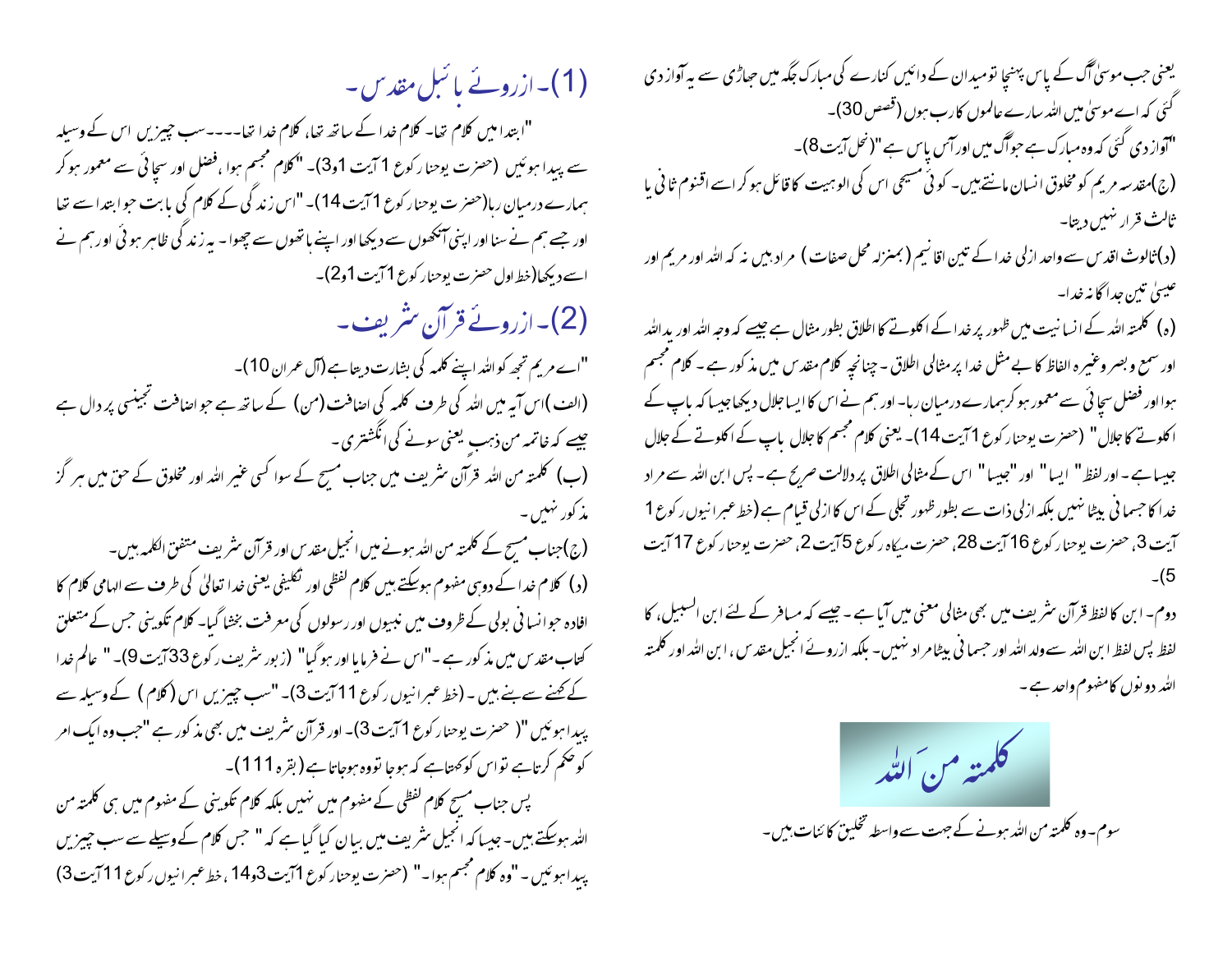ازرونے قرآن شریف۔ الْمَسيحُ عيسَى ابْنُ مَرْيَمَ رَسُولُ اللَّه وَكَلمَتُهُ أَلْقَاهَا إِلَى ۖ هَوْ يَهِمَ ۖ وَرُوحٌ ۖ هِّنْهُ يعني مسِح عيسىٰ ابن مريم ، الله كارسول اور اس كاكلمه ہے حبو مريم كى طرف ڈال دیا اور اللہ کی روح (روح اللہ کے لئے ، من اصافت نجینسی پر دال ہے ) (سور نساء 169)۔ دوم۔ ایسے انسانی جسم کے ظرف میں کلام خدا کے ظہور کو مسلمان بھی شان الہیٰ کا منافی نہیں ٹھہراسکتے۔حوطبعی مخلوق نہیں بلکہ الہیٰ مخلوق ہے۔ازیں جہت کہ مقدس موسیٰ کے لئے محدود حادث زبان اور آواز اور دید نئی آگ کے ظروف میں کلام خدا کاظہور قرآن سٹریف میں مذ کور ہے ۔اور ان جییزوں کے مقابل وہ انسانیت یقیناً اسٹر ف وافضل ہے ( سورہ تین آیت 4) حبوفوق الفطرت طریق پر خلق ہوئی (سورہ آل عمران آیت 42، سورہ مریم آیت 20و21)۔



چہارم۔ قوم اسمرائیل ازروئے پائبل مقدس وقرآن نثریف افضل العالمین ہے ۔ پس جناب مسج بنی اسرائیل کے سلسلہ انبیاء کے آخری نبی اور الہیٰ مقصد کی تکمیل کا واسطہ ہونے کی جهت سے افضل العالمیین اور افضل الناس ہے ۔ (الف) حصرت اضحاق علیَّتَا سے الٰہٰیٰ وعدہ " زمین کی سب قومیں تیمری نسل کے وسیلہ سے بر کت يائيں کی۔" ( پيدائش رکوع26آيت14)۔ (ب) حصرت یعقوب ِ اِللَّهِ (اسمرائیل) سے خدا تعالیٰ کاوعدہ " زمین کے سب قبیلے تیمرے اور تیمری نسل کےوسیلہ سے بر کت پائیں گے" (پیدائش رکوع28آیت14)۔ (ج)قوم اسرائیل کی برگزیدگی -" اسرائیل میرا بیٹا بلکہ میرا پہلوٹیا ہے (خروج رکوع 4 آیت 22)۔ "خداوند تیرے خدا نے تجھ کو روئے زمین کی سب قوموں میں سے حپن لیا ہے تاکہ اس کی خاص امت ٹھہرے (استشار کوع 7 آیت 6)۔ نیز (استشار کوع 14 آیت 20،رکوع 26 آیت 19٫18)۔ پس ازروئے پائبل مقدس کل اقوام عالم پر بنی اسرائیل کی فضیلت بلااستشنا ہے ۔ اور

سے معلوم ہوتا ہے کہ عالم خدا کے کہنے سے بنے بیں ۔ اسی صحیفہ میں یہ بھی مذ کور ہے کہ بیٹے کے وسیلہ سے اس نے عالم بیدا کئ ے (خط عبرانیوں رکوع 1 آیت 3)۔(نیز خط کلسیوں رکوع 1 آیت 16، اور خط اول کرنتھیوں رکوع 8آیت 6سے بھی یہی معلوم ہوتا ہے۔

نیز قرآن سٹریف سے یہ شادت ملتی ہے کہ اگر چہ فعل خلق اور زند گی کے نفح کی نسبت كَنِي عَمِرِ اللَّهُ كَي طرف مجالٍ ومُمْتَنِعٍ جِدٍ إِنَّ الَّذِينَ تَلاْعُونَ مِن ذُونِ اللَّهِ كَن يَخْلُقُوا ذُبَابًا وَلَو اجتَنَعَعُو ا لَهُ يعني حن كو تم <sub>التٰه</sub>ر كے سوا پ<sub>كار</sub>تے ہو، وہ اگر *چہ سب جمع ہوں*، ايك مُحي بھی ہر گز خلق نہیں کر پکتے (حج آیت 72)۔ مگر کلمتہ من اللہ انسانیت میں ظہور پر بھی بعض پر ندوں کے لئے واسطہ تخلیق لٹھہرے۔" میں تہارے لئے مٹی سے پر ندہ کی شکل کی ما نند خلق کرتا ہوں پھر اس میں دم پھونکتا ہوں تووہ اللہ کے صحم سے پرندہ ہوجاتا ہے (آل عمران 43)۔ وَ إِذْ ۖ تَحْلُقُ ۚ مِنَ الطِّين كَهَيْئَة الطَّيْر بإذْني فَتَنفُخُ فيهَا فَتَكُونُ طَيْرًا بإذْني يعنىاورجب توميرے تحکم سے مٹی سے پرندہ کی شکل کی ما نند خلق کرتااور اس میں دم پھونکتا تووہ میرے صحم سے پرندہ ہوجاتا(مائدہ110)۔

یہ امر قابل عوٰر ہے کہ کلمہ کنُ حبوواسطہ تخلیق کا ئنات ہے لامحالہ اس سے مراد کوئی لفظی وضعی امر نہیں ہوسکتا۔ نہ وہ کوئی حادث ومخلوق شی ہوسکتاہے۔ ور نہ حود اس کی تخلیق کے لئے ایک اور واسطہ کی صرورت ہوگی پھر اس کے لئے ایک اور کی اور یوں سلسلہ بے انتہا ہو کر تسلسل لازم آئے (ه) کلام مجسم ہوا۔ ازروئے پائبل مقدس - (حصرت یوحنا رکوع 1 آیت 14، خط فلپیوں رکوع 2 آیت 7و18- خط اول تميشييس ركوع 3آيت 16، خط عبرانيوں ركوع 1آيت 6، ركوع 2آيت 14، خط اول حصرت يوحنار كوع  $(2.71)$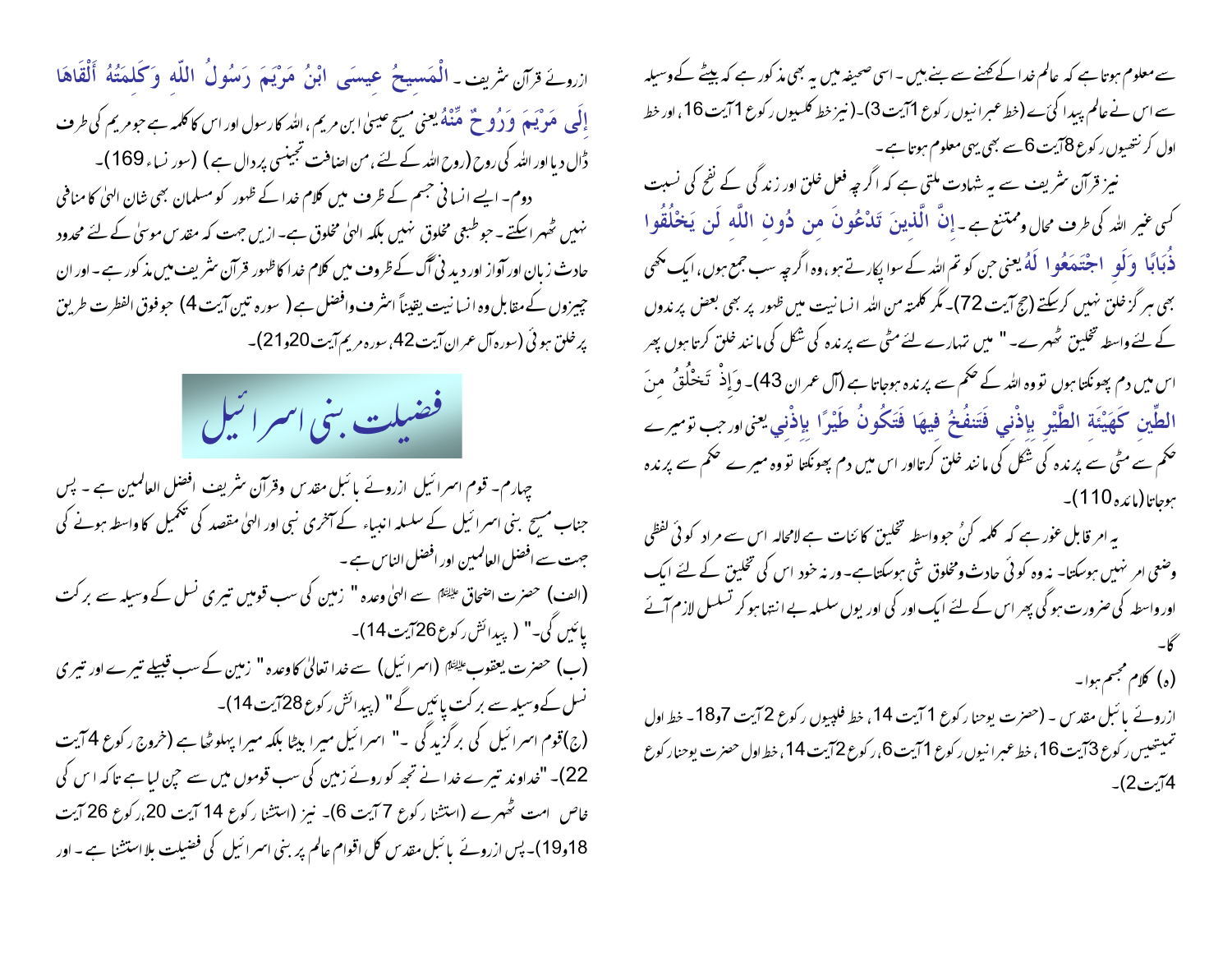بر گزیدہ کیااور اس کی اولاد میں مقدس نوح کودیگر اولاد آدم پر پھر اس کی اولاد میں مقدس ابراہیم کودیگر اولاد نوح وآدم پر - پھر اس کی اولاد میں آل عمران کی دیگر اولاد ابراہیم وبنی نوح وآدم حتیٰ کہ سارے عالموں پر برگزیدہ کیا۔ اور اس میں شک نہیں کہ ازروئے قرآن سثر پف آل عمران سے مراد بجزمقدسہ مریم اور ابن مریم کے اور کوئی شخص نہیں ہوسکتا۔چنانچہ مقدسہ مریم کی ماں کو عمر ان کی بیوی۔ (سورہ آل عمران آیت 31) اور مقدسہ مریم کو عمران کی بیٹی کہا گیا ہے ( سورہ تحریم آیت 66)۔ (و) بنی اسماعیل کی فضیلت حپونکہ قرآن سٹریف میں مذکور نہیں - اور اس کے مقابل بنی اسرائیل کی فضیلت العالمین پر بلا استشنا منصوص ہے ۔ نیز خلقت کے سب کاموں کی تحکمیل جونکہ بتدریج ہو تی ہے ۔اور آنحصرت ملٹی ایکم بنی اسماعیل میں بلا تدریج پہلے اور آخری یعنی اکیلے نبی ہیں ۔اور صیحین کی حدیث متفق علیہ سے حپونکہ ظاہر ہے کہ آنھھنرت نے اپنے تئیں انبیاء سے افضل تٹھہرانے کومنع کیا" ابوسعید لاتخیرو نی من بین الاندیاء "یعنی بخاری اورمسلم میں ابوسعید سے روائت ہے کہ حصرت نے کہا مجھ کو سب نبیوں میں بہتر نہ کہو (مثارق الانوار حدیث 550)۔ اس لئے مسلمانوں کا سنحصرت لمُتَعَيِّنَةً كو افضل الناس اور افضل الانبياء قرار دينا ما سَل مقدس اور قرآن سنْريف كي متفقه شہادت کے برخلاف تحکم محض کا ضم رکھتاہے۔



بشجم۔ جناب مسیح ابن مریم ہونے کی جہت سے بھی افضل الناس ہیں۔ (1)۔ازروئےانجیل مثریف۔

"اور فرشتہ نے اس کے پاس اندرآ کر کہا۔سلام تجھ کو حس پر فصل ہوا ہے -خداوند تیرے ساتھ ہے (حصرت لوقا رکوع 1 آیت 28)۔ اور الیشیع روح القد <sub>ک</sub> سے بھر کئی اور بلند آواز سے پکار کرکھنےلگی کہ توعور توں میں مبارک اور تیرے رحم کا بیل مبارک ہے اور مجھ پر یہ فضل کہاں سے ہوا کہ میرے مولا کی ماں میرے پاس آئی (حصرت لوقار کوع 1 آیت 41 ہا 43)۔اس کے بیٹا ہوگا -اور نو

خدا تعالیٰ حبوقادر مطلق اور حکیم علی الاطلاق ہے ۔اپنے مقصد میں حبونکہ سٖر گز ناکام نہیں ہوسکتا۔(حصر ت یسعیاہ رکوع 46آیت 10 ، زبور رکوع 33 آیت 11- امٹال رکوع 21 آیت 30)۔ اس لئے صروری ہے کہ خدا تعالیٰ کے مقصد کی بتدریجی تکمیل بنی اسمرائیل کے سلسلہ انبیاء کے آخری نبی کےو اسطے سے انحام پذیر ہو۔ اور وہ افضل الناس اور افضل العالمین ٹھہرے۔ اور علی الرغم بہ امر عقل وایمان کے بالکل ہی بر خلاف ہے کہ افضل العالمین تو بلااستشنا قوم اسرائیل ہو۔ مگر افضل الناس فرد اس سے خارج کسی عنیر قوم میں مفروض ہواور یوں کسی کلی کااپنے حزئیات سے علیحدہ وحبود اور کسی حزئی کااپنی کلی سے استغنا لازم آئے۔

(2)فضلیت بنی اسرائیل ازروئے قرآن س<sup>ٹ</sup>ریف

" يَا بَنِي إِسْرَائِيلَ اذْكُرُواْ نِعْمَتِيَ الَّتِي أَنْعَمْتُ عَلَيْكُمْ وَأَنِّي فَضَّلْتُكُمْ عَلَى ۖ الْعَالَمِينَ یعنی اے بنی اسرائیل میری اس نعمت کو یاد کروجومیں نے تم پرانعام کی ۔ اور میں نے شہیں سارے عالموں پر فضیلت دی ہے (سورہ بقر آیت 44) " اور ہم نے بنی اسرائیل کو کتاب اورحکومت اور نبوت دی - اور ان کو پاکیزه تعمتوں کا رزق دیا اور ان کو سارے عالموں پر فضیلت دی (سورہ جاثیہ آیت 15)" یعنی اس نے تم کو سارے عالموں پر فضیلت بخشی (سورہ اعراف آیت136)۔ پس ازروئے قرآن سٹریف۔ (ال<sub>صْ</sub>) بني اسمرائيل افضل العالمبين بين – (ب) بني اسمرائيل کي فضيلت مختص اور بلااستشنا ہے ۔ (ج) بنی اسماعیل کی فضیلت قرآن سٹریف میں مذکور نہیں۔ (د)حصر ت ابراہیم کی اولاد میں سے صرف حصرت اضحاق کے لئے ہی اس کے ساتھ" ذریتھا" (سورہ صافات آیہ113 ) بصیغہ تثنیہ آیا ہے۔ (ه)إِنَّ اللَّهَ اصْطَفَى آدَمَ وَنُوحًا وَآلَ إبْرَاهِيمَ وَآلَ عَمْرَانَ عَلَى الْعَالَمينَ

یعنی اللہ نے آدم اور نوح اور ابراہیم اور آل عمران کو سارے عالموں پر بر گزیدہ کیا(آل عمران 30)۔ پس جناب مسیح کا افضل العالمین اور افضل الناس ہونا منصوص ہے۔ کیونکہ اللہ نے حصرت آدم کو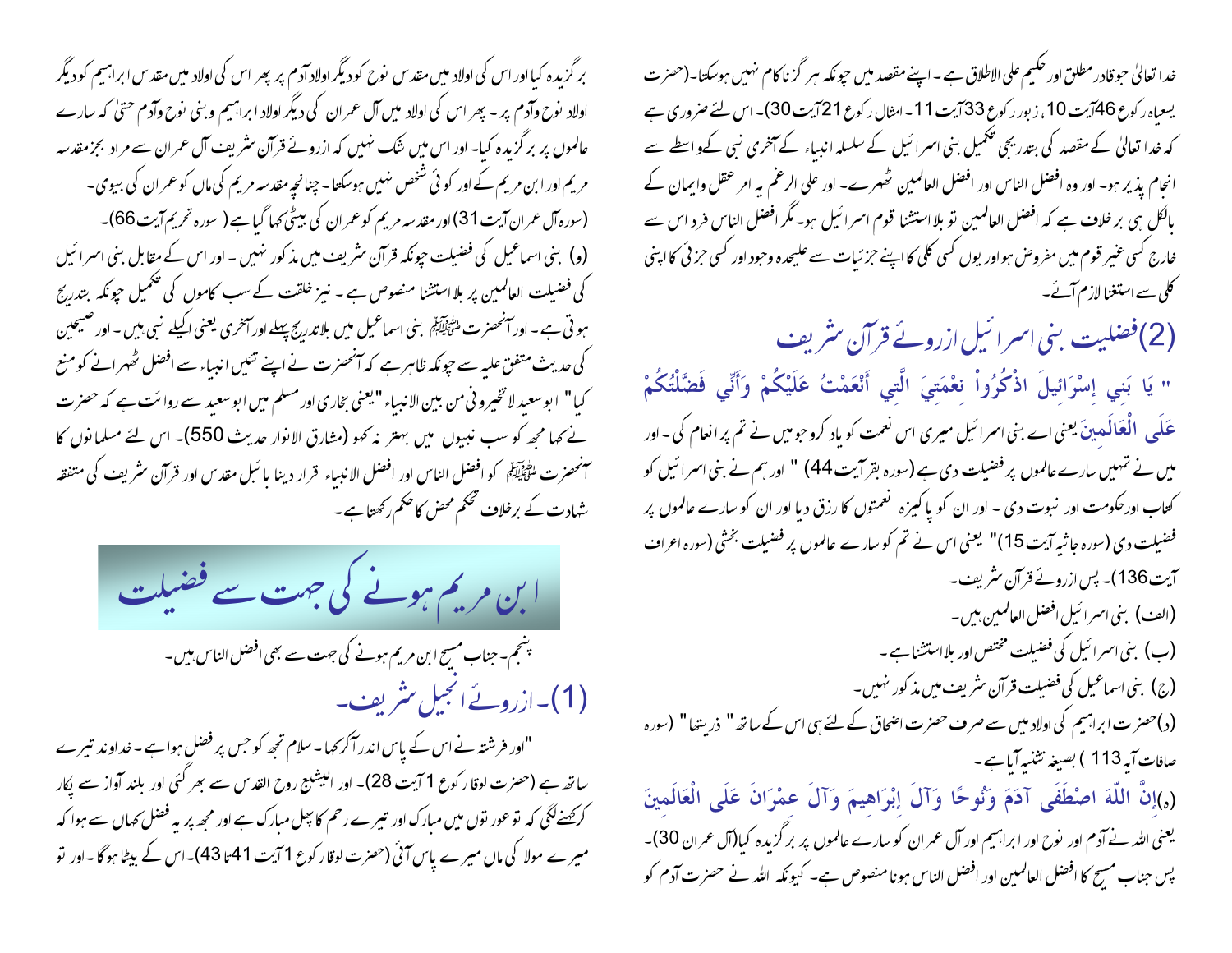اس کا نام یسوع رکھنا۔ کیونکہ وہی اپنے لوگوں کو ان کے گناہوں سے نحات دے گا۔ یہ سب کچھ اس لئے ہوا کہ حو خداوند نے نبی کی معرفت کہا تعاوہ پورا ہو کہ دیکھوایک کنواری حاملہ ہو گی اور بیٹا جنیکی اور اس کا نام عما نوایل رکھیں گے جس کا ترجمہ ہے خدا ہمارے سات حد(حصرت متی رکوع 1 آیت

(2)ازروئے قرآن سٹریف۔

فَلَمَّا وَضَعَتْهَا قَالَتْ رَبِّ إِنِّي وَضَعْتُهَا أُنثَى وَاللَّهُ أَعْلَمُ بِمَا وَضَعَتْ وَلَيْسَ الذَّكَرُ كَالأُنثَى وَإِنِّي سَمَّيْتُهَا مَرْيَمَ وِإِنِّي أُعِيذُهَا بِكَ وَذُرِّيَّتَهَا مِنَ النٹنَّیٹطکان الوَّجیم یعنی جب مریم کی ماں نے اس کو جنا تو <sub>ک</sub>ما اے میرے رب میں نے یہ لڑکی جنی اور اللہ کو بہتر معلوم ہے حو تحچھ وہ جنی ۔ اور کو ئی بیٹا اس بیٹی کی ما نند نہیں ہوسکتا ۔ اور (مریم کی ماں نے کہا ) میں نے اس کا نام مریم رکھااور اس کی اور اس کی اولاد کو شیطان مر دود سے تیر ی پناہ میں دِيتِي بِولِ(سِرِهِ آل عران 31)۔ يَا مَوْيَمُ إِنَّ اللَّهَ اصْطَفَاكِ وَطَهَّرَكِ وَاصْطَفَاكِ عَلَى ف سکاء الْعَالَمه بِنَ یعنی اے مریم اللہ نے تجھ کو بر گزیدہ کیااور پاک ٹھہرایااور تجھے سارے عالموں کی عور نوں پر برگزید گی بحثی( سورہ آل عمران 37)۔ پس نساء العالمین پرمقدسه مریم کی فضیلت مختص اور بلااسشنا منصوص ہے۔ اور یہ نص اسی

سورہ کی 30و31 آیتوں کےساتھ جناب مسیح کے افضل الناس اور افضل العالمین ہونے کی پختہ اور صریح شادت ہے۔



ششم- جناب مسیح کی بسٹریت خدا کی ہیکل یعنی بیت اللہ ہے (حسرت یوحنار کوع 2آیت  $-(21)$ 

خدا تعالیٰ حیونکہ عنبر محدود ہے ۔اس لئے محدود انسان ہی اپنی محدود قو نوں اور قابلیتوں سے اس کی عنیر محدود ذات تک بلاواسطہ رسائی حاصل نہیں کرسکتا۔وہ اس نور میں رہتاہے جس تک کسی کی رسائی نہیں ہوسکتی نہ اسے کسی انسان نے دیکھا ہے اور نہ دیکھ سکتا ہے (انجیل سٹریف خط اول سیمتھیس رکوع 6آیت 16)۔ پس محدود انسان اپنی محدود قابلیت کے ساتھ کسی محدود واسطہ کےذریعہ سے ہی عنیر محدود خدا کی عمادت کرسکتا ہے ۔ چنانچہ بنی اسرائیل کے لئے بیابان میں خدا تعالیٰ کی عمادت کاواسطہ (قبلہ) خیبیہ تھا (خروج رکوع 40 آیت 34و35)۔ اور اس کے بعد شہر پروشلم میں مقدمہ سلیمان کی تعمیر کردہ ہیکل تھی۔ حو خدا کے جلال سے معمور ہو کر خدا کا گھر (بیت اللہ )ٹھہرا (سلاطین ر کوع 8آیت 11و11)۔ لیکن باری تعالیٰ باتھ کے بنائے ہوئے تھر میں نہیں رہتا (اعمال ر کوع 7أيت 48و48واور ركوع 17أيت 24- حصرت يوحنار كوع 4أيت 21 تا 24)-اور انثر ف المخلوقات یعنی انسان کے حقیقی ، دائمی اور ہمہ گیر استفادہ کے لئے اینٹ پتھروں گھر حقیقی ، دائمی اور ہمہ گیر واسطہ نہیں ہوسکتا ۔ اور فرشنے بھی محدود حادث مخلوق ہونے کی جهت سے ازلی وعنیر محدود ذات سے بلاداسطہ استفادہ نہیں کرسکتے۔ پس وہ بیت اللہ کوئی خیمیہ یااینٹ پتھروں کا گھر نہیں ہوسکتا۔ حبوفی الحقیقت عنیر محدود ازلی خدااور محدود حادث مخلوق میں حقیقی ، دائمی اور ہمیہ گیبر واسطہ ٹھرے - چنانچہ عہد عتیق میں بیابان کا خیمہ اور پروشکم کی ہیکل صرف مثالی طور پر قبلہ اور بیت اللہ تھے (خط عبرانيوں رکوع 19يت 1و9)۔ اور مسلما نوں کو بھی لامحالہ یہی سجائی ما ننا ہو گی۔ورنہ اس قبلہ کاردو بدل یعنی مسحد اقصلی کی بجائے مسجد الحرام کو قبلہ ٹھہرا ناخال وممتنع ہوتا۔ پس ازروئے کلام مقدس حقیقی بیت اللہ کےلئے خدا تعالیٰ نےا یک انسا فی یدن الہیٰ مخلوق کے طور پر تیار کیا (عبرانیوں رکوع 10 آيت 5، حصرت متى ركوع 1 آيت 23، حصرت يوحنا ركوع 1 آيت 14ركوع 3آيت 21، خط فلپيول ر کوع 72بت 7و8۔ خط کلسیوں ر کوع 72بیت 9،)وہی انسا نوں فرشتوں بلکہ ساری مخلوقات کے لئے ہمہ گیر قبلہ اور دائمی بیت اللہ ہے (خط فلپیوں رکوع 2آیت 10و11- کتاب مکاشفہ رکوع 21آیت 22)۔ وہ پہلے بھی فرشتوں کے لئے قبلہ ٹھہرا (خط عبرانیوں رکوع 1 آیت 6)۔ اور قرآن سٹریف سے بھی معلوم ہوتاہے کہ فرشتوں نے درحقیقت مقدس آدم کو نہیں بلکہ اس کے کالبد میں روح اللہ کو سجدہ کیا۔ چنانچہ مقدسہ مریم کے متعلق انہی الفاظ میں نفخ روح من اللہ کا ذکر ہے ۔حن معنی میں کہ مقدس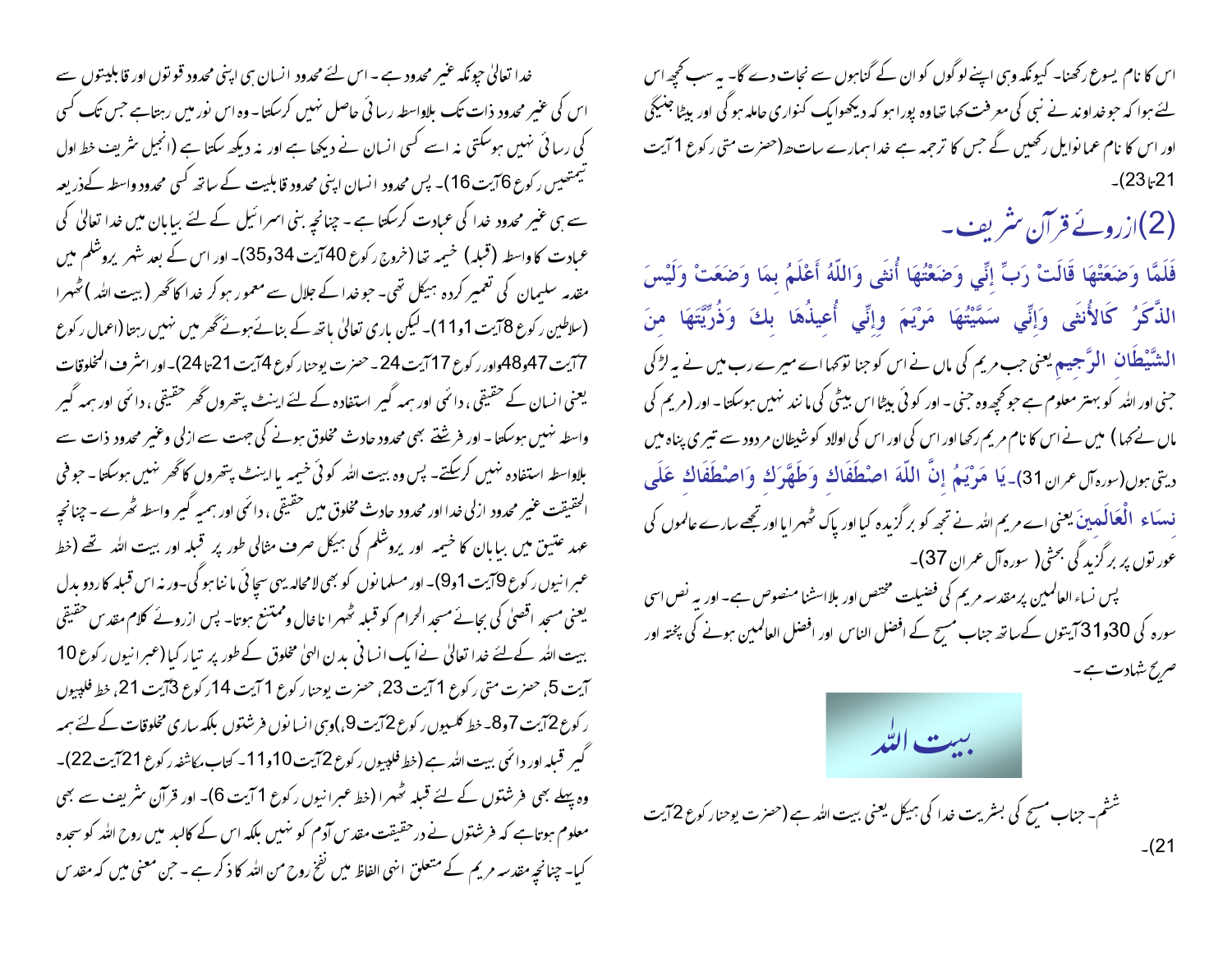صرف اسی صورت میں ازروئے استد لال انی صحیح حُہر سکتا ہے جبکہ کا ئنات عالم میں کسی ایسے مستشنل فرد کا وحبود ثابت ہو۔ حبوفنا اورموت پر غالب ہو کر حی اٹھاہو اور محی الموتی ہو۔ اور یہ ہی صورت میں ممکن ہے جبکہ کلمتہ من اللہ کی قیامت اور مردوں کو جلا نیکی حجشم دید اور متواتر شہاد توں اور تاریخی بیان اور الہامی گواہوں کومان لیں -وریہ سر موحودشئی پر فنا کے قبصہ کے بدیہی شبوت کی موحود کی میں ازروئے استدلال انی مر دوں کی قیامت اور بقائے روح وابدی زند کی بلکہ خدائے حی القبوم کی ہستی کا بھی انکار لازم آئے گا۔ حبو کہ مخلوقات کی فانی کلی میں ایک بھی مستثنیٰ حزئی موحبود نہ کر بےا۔ پس بقائے روح اور قبامت اور ابدی زند کی اور خدائے حی القیوم کی ہستی کااس فا فی عالم میں صرف جناب مسیح ہی اکیلے سچے گواہ اور مر دوں میں سے حی انھُنےوالوں میں پیلوٹے بیں (مکاشفہ رکوع 1 آیت 5)۔ حو بجالت تجسم بھی ہر طرح کے بیمارونکوں شفا اور مردوں کوعارضی زند کی بخشنے میں خدائے حی القیوم کا واسطہ اور ممَّى الموتى بنا (حضرت لوقاركوع 77يت22)۔ وَتُبْرِيءُ الأَكْمَةَ وَالأَبْوَصَ بِإِذْنِي وَإِذْ ۔<br>تُ**مخْرِجُ الْمَوَتَى بِإِذْنِي يعنى اور تو**جهنم كے اندھے اور كوڑھى كوميرے حكم سے چنگا كرتاہے اور جب تو میرے صحم سے مردے لکال کھڑے کرتا ( سورہ مائدہ آیت 110)۔ وَأُبْوِ مِیءُ الأَمَكْعَهَ والأَبْوَصَ وَأُحْيِبِ الْمَوْتَى بِإِذْنِ اللَّه ترجمہ: اور میں اللہ کے حُمَ سے جنم کے اندھے اور کوڑھی کو چینگا کرتا اور مردے زندہ کرتا ہوں ۔(آل عمران 43)۔ پس کلمتہ من اللہ حبوواسطہ تخلیق کائنات ہے وہی باعث قیامت اور واسطہ وصال الہٰی ہے( کلسیوں رکوع 1 آیت 15 تا 20)۔مطلب ہیر ہے کہ خدا نے مسج میں ہوکر اپنے ساتھ دنیا کامیل ملاپ کرلیا ہے (خط اول کرنتھیوں رکوع 5 آیت 19)۔ " حب آدمی کے سبب سے موت آئی۔ توآدمی ہی کے سبب سے مردوں کی قیامت بھی آئی۔ اور جیسے آدم میں سب مرتے ہیں ۔ویسے ہی مسبح میں سب زندہ کئے جائیں گے ۔" (خط اول کر نتھیوں ر کوع 15 آیت 21و22)" وہی مبدء ہے اور مردوں میں سے حِی اٹھنے والوں میں پہلوٹھا (خط کلسیوں ر کوع 1 آیت 18)۔ میں مر گیا تھا اور دیکھ ابد الاباد زندہ رہوں گا اور موت اور عالم ارواح کی کنجیاں میرے پاس بیں" (کتاب مکاشفہ رکوع 11یت18)۔ پس جس صورت میں لڑکے حون اور گوشت میں سٹریک ہیں۔ تووہ حود بھی ان کی طرح ان میں سٹریک ہوا تا کہ موت کے وسیلہ سے اس کو جسے موت

آدم كے متعلق "وَالَّتي أَحْصَنَتْ فَوْجَهَا فَنَفَخْنَا فِيهَا مِن رُّوحِنَا"جس اتون نے اپنی عفت محفوظ رکھی ۔ ہم نے اس خا تون میں اپنی روح پھونک دی۔ (سور ہ انبیاء آیت 91 اس آیہ میں مقدسہ مریم میں روح من اللہ کے نفخ سے لامحالہ مقدسہ مریم کی روح کا نفخ نہیں بلکہ کلمتہ من اللہ کے روح کا القا مراد ہے (سورہ نساء آیت 169)۔ انهی الفاظ میں مقدس آدم میں بھی روح من اللہ کا تفخ مذ کور ہے۔" حب میں اس کو درست کروں اور اس میں روح پھونکوں تو (فائے تعقیب ) تم اس کے سجدہ میں گر پڑو (سورہ حجرآیت 29، سورہ ص آیت 52)۔ پس اس جگہ بھی آدم کی روح کا نفخ نہیں بلکہ کلمتہ من الله کی روح کا القامر اد ہے ۔

## گر نباشد ذات حق اندر وحود سسسسسس و گل راکے کنند ملکاں سجود



کا ئنات عالم سے خدا تعالیٰ کی عقلی شہادت استد لال ا فی ہی ہوسکتی ہے ۔" کیونکہ اس کی ان دیکھی صفتیں یعنی اس کی ازلی قدرت اور الوہیت د نیا کی پیدائش کے وقت سے بنائی ہوئی چیزوں کے ذریعہ سے معلوم ہو کر صاف نظر آتی ہیں۔" (خط رومیوں رکوع 1 آیت 20)۔ اور صفات الهیٰ کا مثالی علم سب سے زیادہ انسا نیت کے ذریعہ سے حاصل ہوسکتا ہے حبوخدا کی صورت پر مخلوق ہے ۔ (پیدائش رکوع 1 آیت 7، خط یعقوب رکوع 3 آیت 19)۔ مگر حپونکہ مخلوقات کے ہر فردگی زندگی پر موت کا تسلط ہے۔ اور عرش بریں سے فرش زمیں تک ایک بھی ایسی شئی موجود نہیں۔ کہ حس پر فنا اور بطالت کا قبصنہ نہ ہو (واعظ رکوع 1 آیت 2، خط رومیوں رکوع 8آیت 20)۔ " حبو کوئی اس زمین پر ہے سب فا ٹی ہے (سورہ رحمن آیت 26)۔ اس لئے ازروئے استدلال انی کسی ایسی زند کی کے متعلق عقلي يقين ممكن نهبيں - حبو فنا اور موت پر غالب اور محى المو تي ہو۔ چنانچہ اسى استد لال ا في كى بنا پر بى آج کل کے منگرین معجزات جناب مسیح کے مردوں کو جلانے کے تاریخی واقعات اور چشم دید گواہوں کے بیانات کی تکذیب کرتے ہیں۔ پس موت کے بعد زند کی کاامکان اور مردوں کی قیامت کا عقیدہ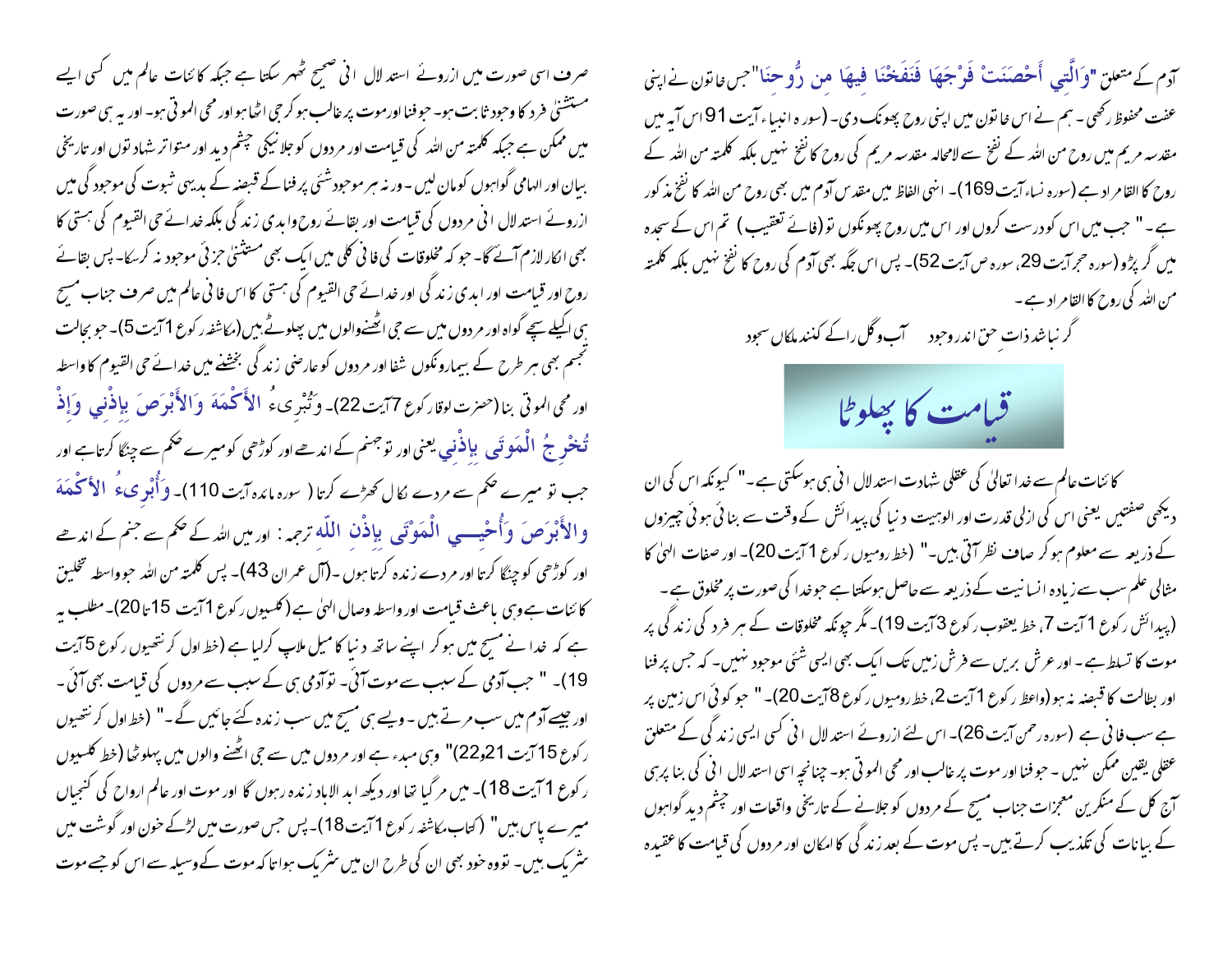کسی نے کسجی نہیں دیکھا۔ اکلوتا بیٹاحو باپ کی گود میں ہے اسی نے ظاہر کیا "(حسزت یوحنار کوع 1 آیت 18)۔ "وہ اندیکھے خدا کی صورت ہے "(خط کلسیوں ر کوع 1 آیت 15)۔ "وہ اس کے جلال کا پر نو اور اس کی ذات کا نقش ہے (عبر انیوں رکوع 1 آیت 3)۔ (2)ازروئے قرآن سٹریف۔

هُوَ الْأَوَّلُ وَالْآخِرُ وَالظَّاهِرُ وَالْبَاطِنُ يعني وه اول اورائز اور ظاہر اور باطن ہے (سورہ حدید 3)\_لاَّ تُدْرِكُهُ الأَبْصَارُ وَهُوَ يُدْرِكُ الأَبْصَارَ وَهُوَ اللَّطيفُ الْخَبيرُيِّنِ اللَّ ۔<br>سنگھیں نہیں پاسکتیں اور وہ آنکھوں کو پاسکتا ہے او روہ لطیف اور سب چیزوں سے آگاہ ہے (انعام 103)۔" کہا تومجھ کوہبر گزنہ دیکھیگا(اعراف 139)۔اسلامی اور مسیحی مسلمات کےمطابق خدا تعالیٰ حو بالذات ازلی اور عنیر محدود ہے - وہی حادث ومحدود مخلوقات کی علت مستقلہ وتامہ ہے - بنا برین قدیم وحادث اور عنیر محدود محدود میں ایسا واسطہ ما ننا ہوگا۔ جس کے وسیلہ سے محد ثاث کاار تباط قدیم سے اور محدودات کا علاقہ عنیر محدود کے ساتھ ہوسکے ۔ ور نہ علت نامہ سے تخلف معلول کا استحالہ لازم

نیز خدا تعالیٰ کی مخلوقات کا اول اور آخر حقیقی انسا فی طور پر ہی مان سکتے ہیں۔ نہ کہ بطور حقیقی محصٰ کے ۔ کیونکہ محد ثاث کا اول ، ازلی محصٰ نہیں ہوسکتا۔ یا تووہ حادث محصٰ ہوگا۔ اور اس صورت میں حادث معلولات کا ربط قدیم علت تاہہ سے باطل ٹھہرے گا- اور یا وہ علت محد نہ کے طور پر حقیقی اصافی یعنی قدیم خالق اور حادث مخلوق میں واسطہ اور درمیا فی ہوگا۔ چنانچہ ازروئے کلام مقدس ،خداکا کلمہ اور ابن اللہ ہی قدیم خالق اور حادث مخلوق میں واسطہ ہے ۔" حبس کے وسیلہ سے سب حبیر ٰ یں موحود ہوئیں (خط اول کر نتھیوں رکوع 8 آیت 16)۔ اور خدا کی خلقت کامبدع ہے " (مکاشفہ رکوع 3 آیت 14)۔ جس کے وسیلہ سے اس نے عالم بھی پیدا کئے ۔" (عبرانیوں رکوع 4آیت 3)۔ "سب جییزیں اس کے وسیلہ سے پیدا ہوئیں۔ اور حو کچھ پیدا ہوا ہے اس میں سے کوئی جییز بھی اس کے بغیر پیدا نهیں ہوئی (حصرت یوحنار کوع 1 آیت 3)۔ اور قرآن سثریف میں میں ازلی <sub>فا</sub>لن اور حادث مخلوق ميں كلمه "كن " كوواسطہ قرار ديا گيا ہے۔ إنَّهَا ۖ قَوْلُنَا ۖ لَشَيْء ۚ إِذَا ۖ أَرَدْنَاهُ ۖ أَن نَّقُولُ ۖ لَهُ

پر قدرت حاصل تھی۔ یعنی ابلیس کو تباہ کردے (خط عبرانیوں رکوع 2آیت 14)" وہ وقت آتا ہے کہ جتنے قبروں میں بیں اس کی آواز سن کر نکلیں گے" (حصرت یوحنار کوع 15بت 28)۔ کیونکہ نرسڈگا پھو لکا جائے گا اور مردے عنیر فا فی حالت اٹھیں گے (خط اول کر نتھیوں رکوع 15 آیت 52)۔ اس کی تائید قرآن سٹریف سے بھی ہوتی ہے ۔ وَإِنَّهُ لَعلْمٌ لَّللسَّاحَة یعنی وہ(ابن مریم ) قبامت کاعلم ہے (سورہ زخرف آیت 61)۔اور بروز قبامت اللہ کا تخت عدالت پر ظہور بھی محدود مظہر کے واسطہ سے ہی ہوگا۔ کیونکہ باپ کسی کی عدالت بھی نہیں کرتا - بلکہ اس نے عدالت کا سارا کام بیٹے کو سپرد کردیاہے(حصرت یوحنار کوع 5آیت 22)۔ کیونکہ صرور ہے کہ مسیح کے تخت عدالت کے سامنے جا کر ہم سب کا حال ظاہر کیا جائے گا (خط دوم کرنتھیوں رکوع 75بیت 10)۔ وَیَعشْدِلُ عَوْنِتُنَ ۚ دَبَّلْتَ فَوْقَعُهُمْ يَوْمَعَلْه قُعَانِيَةٌ يعني اور اس دن تبير بے رب كا تخت آٹھ شخص اپنے اوپر اٹھائپنگے۔ (سورہ الحاقه 17)۔ پس اس محدود تخت پر عنیر محدود ہستی تخت نشین نہیں ہوسکتی نہ آٹھ شخص اس کو اٹھا سکتے ہیں ۔ بلکہ اس عنیر محدود ہستی کامحدود ظهور ہی ما ننا ہو گا۔

شتم-وه اول اورآمخر اور ظاہر و باطن ہے -(1)ازروئے یا نبل مقد س ۔

رب الافواج فرماتا ہے کہ میں ہی اول اور میں ہی آخر ہوں۔ اور میرے سوا کو ئی خدا نہیں۔ (حصرت یسعیا ر کوع44آیت6)۔

"میں اول اور آخر اور زندہوں ہوں- میں مر گیا تھا اور دیکھ ابدالاآباد زندہ رہوںگا-(مکاشفہ رکوع 1 آیت 17و18)۔ میں الفا اور امیگا ،اول اور آخر ، ابتدا وا نتہا ہوں۔" (مکاشفہ رکوع 22آیت 13)۔ "ہم قادر مطلق کو یا نہیں سکتے (ایوب رکوع 37 آیت 33) وہ اس نور میں رہتا ہے جس تک کسی کی رسائی نہیں ہوسکتی نہ اسے کسی انسان نے دیکھا اور نہ دیکھ سکتا ہے (خط اول ٹمیتھس رکوع 6آیت 16)۔ "خدا کو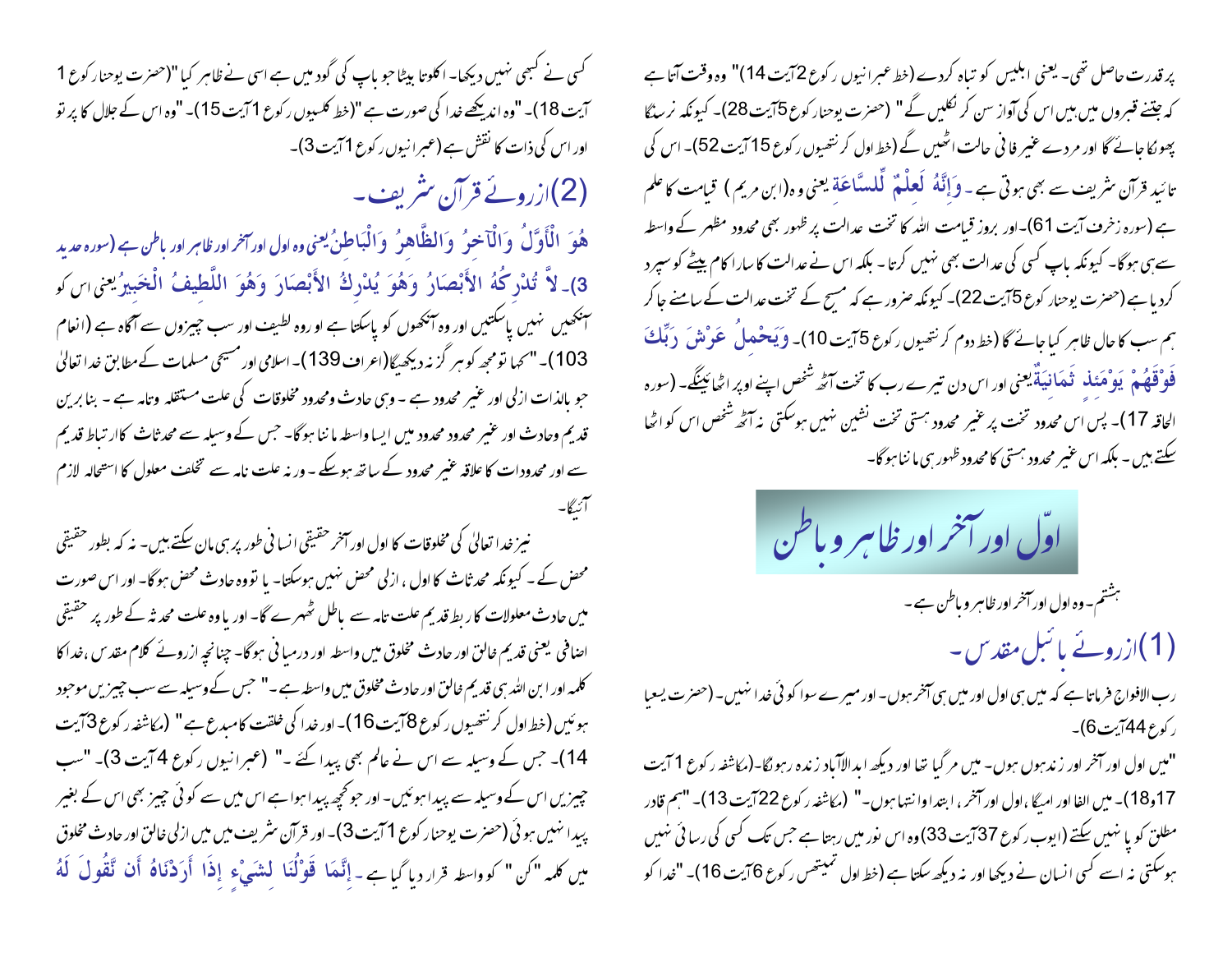الغرص خدا تعالیٰ پر ظاہر کا اطلاق اسی صورت میں ہوسکتا ہے ۔ حبکہ اس کا ظہور محدود ودید فی مظہر میں ہو۔ اور حپونکہ ایسے مظہر کا ذکر با ئبل مقدس اور قرآن سثریف میں موحبود ہے ۔اس لئے ذات بحت وحقيقي محض كاعارضي ظهور - عنير انسا في مخلوق ميں ماننے كى بہ نسبت حقيقى اصافى يعنى كلمته من الله حو مخلوقات کی تخلیق کاواسطہ اور علت محد نثہ ہے ) کےفوق الفطرت پر مخلوق انسانیت میں دائمی ظهور بر "حوالظاہر " کا اطلاق بدرجہ اولیٰ واتم معقول وقابل قسول ٹھہرے گا۔



نهم وہ "حقیقی نور" ہے۔ (حصرت یوحنار کوع 1 آیت 9و10)۔ (1)- ہائبل مقدس میں غدا تعالیٰ کو نور کہا گیا ہے - "غدا نور ہے " (خط اول حصرت یوحنا رکوع 1 آیت 5)وہ نوروں کا باپ ہے (خط یعقوب رکوع 1 آیت 17)۔ اس کا مسکن نور ہے (خط اول گمتھیس رکوع 6 آیت 16)۔ اس کی پوشاک نو رہے (زبور رکوع 104آیت 2)۔خدا تعالیٰ کاالہامی کلام حیونکه اس کی ذات وصفات اور مرحنی کامثالی بیان اور عنیر محدود وازلی کلام الهیٰ کا انسا فی بولی میں محدود وعکسی مکاشفہ ہے ۔اس لئے اس کو حجراع سے مثال دی گئی ہے ۔"تیرا کلام میرے قدموں کے لئے حیراع او رمیری راہ کے لئے روشنی ہے " (زبور 119 آیت 105)۔ کیونکہ فرمان حیراع ہے اور تعلیم نور -" (امثال رکوع 6آیت 23)۔ ہمارے پس نبیوں کاوہ کلام ہے حوزیادہ معتبر ٹھہرااور تم احیا کرتے ہو حویہ سمجھ کر اس پر عور کرتے ہو کہ وہ ایک حبراغ ہے حواندھیری جگہ میں روشنی بخشنا ہے(خط دوم حصرت پطرس رکوع 11یت19)۔

حپونکہ الہامی کلام نبیوں کی معرفت دیا گیا- اس لئے نہ صرف پیغامبر ہونے کی وجہ سے بلکہ حقیقی پور کے گواہ ہونے کی جہت سے انہیں عکسی پور اور حیراع <sub>ک</sub>ھا گیا ہے ۔" میں تجھ کو عنیر قوموں کے لئے نور بناؤں گا۔" (حصرت یسعیاہ رکوع 49 آیت 6)۔ حصرت یوحناحو حقیقی نور کا گواہ تعا (حصرت یوحنار کوع 5آیت 33)۔اسے " جلتا اور جمکتا ہوا حپراغ "کھا گیاہ (حصرت یوحنار کوع 5 آیت 35) بلکہ تمام مقدسین کوحقیقی نور کے گواہ ہونے کے اعتیار سے جراعوں کی مثال ٹھہرایا گیا

کُن فَیَکُونَ یعنی کسی چیز کے لئے جب ہم نے اس کاارادہ کیا ہمارا قول یہی ہے کہ ہم اسے کھیں کہ ہو تووہ ہوجائے۔" (نحل 42)۔ پس جیسا کہ پیشنتر میبر بن ہوجکا۔" کلمتہ من اللہ پر بن " ھوالاول " کا اطلاق ہوسکتاہے۔ اسی طرح سے ممکنات کاآخر بھی ابدی محض نہیں ہوسکتا۔ کیونکہ ابدی سے مراد ذات ازلی اور واحب الوحبود کا عنیر متناہی ہونا ہے - اور حیونکہ عنیر فا فی ممکنات کے زمانہ کا سٹروع صرور ہو گا۔ اس لئے ان کے آغاز کے اعتبار سے ان کے عنیر فا ٹی ہونے کا زما نہ متناہی ومحدود ہوتا جائے گا۔ کیونکہ امر متناہی پر متناہی کے اصافہ سے عنیر متناہی ہر گز نہیں ہوسکتا۔ علاوہ بریں ازروئے زما نہ عنیر فا فی ویاقی ممکنات کے آخر کا فرص ہی باطل ٹھہرے گا۔ ازیں جہت مخلوقات کے آخر سے مراد لامحالہ محدود کا ئنات کے عنیر محدود ذات الہیٰ سے وصل ولقا کا واسطہ آخر ہی ہوسکتا ہے ۔" مطلب یہ ہے کہ خد ا نے مسح میں ہوکر اپنے ساتھ د نیا کامیل ملاپ کرایا۔" (خط دوم کرنتھیوں رکوع 5 آیت 19)۔ تاکہ زیا نوں کے پورے ہونے کا ایسا انتظام ہو کہ مسح میں سب چیزوں کا مجموعہ ہوجائے حواہ وہ آسمان کی ہوں حواہ زمین کی ۔" (خط افسیوں رکوع 1 آیت 10)۔ پس ھوالاآخر، کااطلاق بھی کلام مجسم پر ہی ہوسکتا

نیز خدا تعالیٰ لطیف حقیقی اور عنیر محدود ہے - وہ ممکنات کے محدود قویٰ کے اعتیار سے پاطن محصٰ ہے۔ازیں جہت اس پر باطن نسبتی کااطلاق اسی صورت میں ممکن ہوگا۔ جبکہ اس کاظہور ممکن ہو۔ اور اس پر ظاہر کا اطلاق اسی وقت ہوسکے گا۔ جبکہ اس کا ظہور ایسے محدود مظہر میں ہو کہ محدود ات کے لئے اس سے استفادہ اور اس کی روئت ممکن ہو۔ چنانچہِ حصرت موسیٰ ﷺ اور بنی اسرائیل پر خدا تعالیٰ کاظہور محدود اور دید نی تجلی میں ہوا(خروج رکوع 19 آیت 18 ، رکوع 24 آیت 17)۔ اور ازروئے قرآن سٹریف بھی مقدس موسیٰ کے لئے خدا تعالیٰ کا محدود اور دید فی ظهور ہوا ۔ وَلَــــکن انظُوْ إِلَى الْجَبَلِ فَإِن اسْتَقَرَّ مَكَانَهُ فَسَوْفَ تَرَانِي فَلَمَّا تَجَلَّى رَبُّهُ لِلْجَبَلِ جَعَلَهُ **دَ گُایع**نی ولیکن پہاڑ کی طرف دیکھتارہ ۔اگروہ اپنی جگہ پر ٹھہرا۔ تومجھ کو تودیکھے گا۔ پھر جب اس کے رب نے پہاڑ پر ظہور کیا۔ تواس کو ہموار زمین بنادیا۔(اعراف139)۔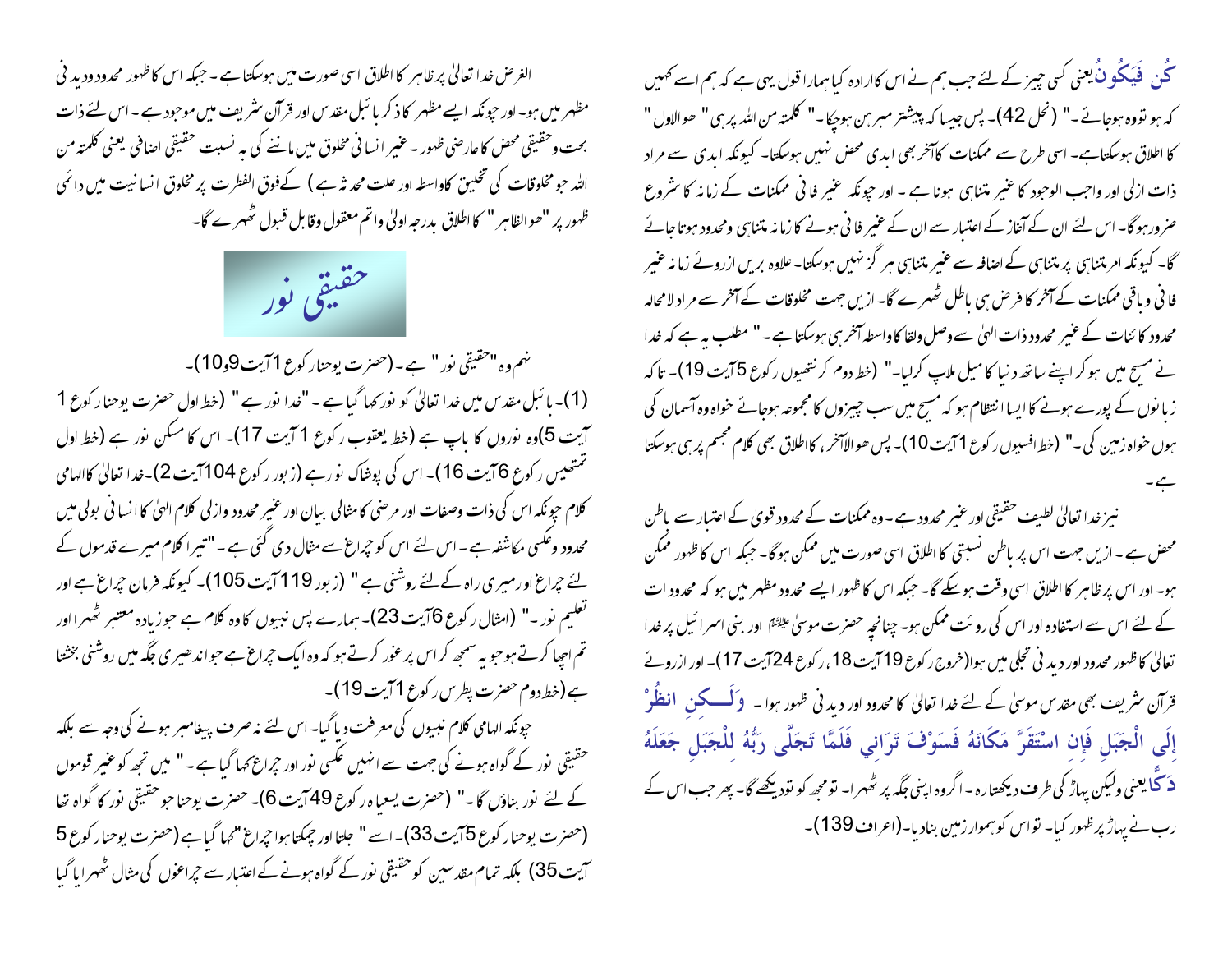مریم کوانجیل دی۔ جس میں ہدایت اور نور ہے (مائدہ 50)۔ "یعنی تہارے پاس نور اور کتاب مبین سمْنَ ہے ۔ (مائدہ 18)۔ اور سنحصرت ملتَّ يَقِيَّتُهُم كو روشْن حبراغ <sub>ك</sub>ما گيا ہے۔ يا أُنَّيعَا النَّبيُّ إنَّا أرشكناك شَاحِدًا وفبتشر أونذيرا

وَدَاعِيًا إِلَى اللَّهِ بِإِذْنِهِ وَسِوَاجًا مُّنِيرًا يعني اے نبي ہم نے تجھے گواہ اور مبشر اور نذيراور اللککے ضکم سے اس کی طرف بلانے والا اور روشن حجراع کے طور پر بھیجا ہے (احزاب 45)۔ پس ۔<br>اسمحضرت ملٹی ایم وہ جراع ہیں جنہوں نے اپنی عمر کے قریباً چالیس سال گذرنے کے بعد آسما فی روشنی حاصل کی۔اس سے پہلے عرصہ کے متعلق قرآن سثر بیٹ سے آپ کے لئے یہ گواہی ملتی ہے" اور تو نہ جا نتا تھا کہ کتاب اور ایمان کیاہے(شوریٰ 152)"اور تجھے راہ ٹھم کردہ پایا پھر بدائت دی(ضحٰیٰ 6)۔ اور صحیح بخاری میں آپ پر نزول وحی کے آغاز کی کیفیت یوں مذکور ہے : عن عايشه ام المومنين انحا قالت اول ما يدبه رسول الله منتَّ يُبَيِّنَ من الوحي الرويا يا الصالحة في النورم فكان لايرى رويا الاجاعت مثل فلق الصبح --------------------- فرحيع بعارسول منتجئيتَنِه – حبف فو اده فد خل *خدیجه -----------------------*-اتت به ورقه بن نوفل -------------ابن عمر خديجه وكان امرا ينتصر في الحاصليه وكان يكتب الكتب العبر اني فيكتب من الانجيل بالعبر انية 

الذي نزل الله على موسىٰ الخ( صَحِيح بِخاري باب بدء الوحي مطبوعه 1862ء بمطبع بريلي لائڈن بالبنڈ)-ترحمہ – ام المومنین عائشہ سے روایت ہے کہ اس نے کہا کہ رسول ﷺ پر پہلے پہل حووحی کاآغاز ہوا۔ وہ نہیںد میں اچھی خوابیں تھیں۔ حبو خواب آپ دیکھتے وہ صبح کی روشنی کی ما نند (درست)آتی۔ پھر آپ کوخلوت پسند ہو ئی اور آپ غار حرا میں اکیلے رہتے اور تحنث کرتے تھے۔ حس کو مراد اپنے اہل کی طرف راعب ہونے سے پہلے متعدد راتیں عمادت کرنا ہے ۔ اور اس خلوت کے لئے خرچ لے جاتے ۔ پھر خدیجہ کی طرف واپس آکر اسی قدر را نوں کے لئے اور خرچ لے جاتے۔حتیٰ کہ اسی غار حرا میں آپ کے یاس حق آیا۔ جنانحہ فرشتہ آپ کے پاس آیا او رکھا پڑھ ۔ آپ نے کھا میں نے اسے کھامیں پڑھا ہوا نہیں۔آپ نے <sub>ک</sub>ہا کہ اس نے مجھ کو پکڑ کریہاں تک د بوچا۔ کہ میری طاقت انتہا کو <sup>پہن</sup>چی۔ پھر اس

تم د نیامیں حِراعوٰں کی طرح دکھائی دیتے ہواور زند کی کا کلام پیش کرتے ہو۔" (خط فلپیوں رکوع 2 آیت 15)۔ تم د نیا کے نور ------ اور حیراع جلا کر پیمانہ کے نیچے نہیں بلکہ حیراعداں پر رکھتے ہیں ۔۔۔۔ اسی طرح متہاری روشنی آدمیوں کے سامنے چیکے (حصرت متی رکوع 5 آیت 16)۔ کیونکہ تم پہلے تاریکی تھے مگر اب خداوند میں نور ہو(خط افسیوں رکوع 5 آیت 8)۔لیکن کلمتہ من اللہ کے وسیلہ سے بنی آدم کوخدا تعالیٰ کی ذات وصفات کا صرف گفظی بیان اور مثالی مکاشفہ (خط عبرانیوں رکوع 1 آیت 2)۔حاصل نہیں ہوتا بلکہ "اِلوہیت کی ساری معموری اسی میں مجسم ہو کر سکونت کرتی ہے (خط کلسیوں رکوع 72یت 9)۔او روہ عکسی نور نہیں بلکہ " حقیقی نور حبو ہر ایک آدمی کو روشْن کرتا ہے (حصرت یوحنار کوع 1 آیت 9) ۔اور حیونکہ حیراغ کی روشنی زند گی بخش نہیں ہوتی۔اور حقیقی نور میں زندگی تھی اور وہ زند کی آدمیوں کا نور تھا۔" (حصرت یوحنار کوع 1 آیت 4)۔ اس لئے اسے بمنزلہ آفتاب قرار دیا گیا ہے ۔چنانچہِ عہد عتیق کے آخری گواہ حصرت ملا کی نے <sub>ف</sub>یدا تعالیٰ کی طرف<br>۔ سے پیش خبری کے طور پر اسکے متعلق یہ نبوت کی۔"تم حومیرے نام کی تعظیم کرتے ہو۔آفتاب صداقت طالع ہو گا اور اس کی کر نوں میں شفا ہو گی۔" ( با ئبل مقد س صحیفہ حصرت ملا کی ر کوع 4 آیت 2)۔ اور آنخداو ند کے پیسٹرواور حقیقی نور کے گواہ(حصرت یوحنار کوع 1 آیت 8)۔ مقد س یوحنا کی پیدائش پر مقدس ذکریا نے روح القدس سے بھر کر یہ نبوت کی ۔" اے لڑکے تو خدا تعالیٰ کا نبی کھلائے گا۔ کیونکہ خداوند کی راہیں تیار کرنے کواس کے آگے آگے چلے گا۔۔۔ یہ ہمارے خدا کی عین رحمت سےہوگا۔ حس کے سبب سے عالم بالا کا آفتاب ہم پر طلوع کرے گا۔ تاکہ ان کوحوا ندھیرے اور موت کے سا ہہ میں بیٹھے ہیں روشنی بخشے (حصرت لوقار کوع 71یت 76 تا 79)۔ (2)۔ قرآن سٹریف میں بھی اللہ تعالیٰ کو نور <sub>ک</sub>ما گیا ہے۔

اللهُ نُورْ السَّمَاوَاتِ وَالْأَرْضِ يعني الله آسما نوں اور زمین کا نور ہے ۔" ( نور 35)۔ اور اس کے مثالی نور کو حِراغ سے تعبیر کیا گیاہے۔ مَثَلُ فُور وِ مَعِشْکَاةٍ فِيهِهَا مِصنْبَاحٌ یعنی اس کے نور کی مثال ایک طاق میں حیراع جیسی ( نور 35)۔ اسی نور کو ہدائت بھی <sub>ک</sub>ما گیا ہے۔ ٹی**ٹی**ر می الٹڈ کٹورہ مَن یَشَاء یعنی ا<sub>لٹی</sub>ر جس کو چاہے اپنے نور کی ہدائت دیتا ہے ( نور 35)۔اسی طرح سے الہامی کلام کو بھی نور کھا گیا ہے "یعنی ہم نے یقوریت نازل کی ۔جس میں ہدائت اور یفور ہے (مائدہ 48)۔ "اور ہم نے عیسیٰ ابن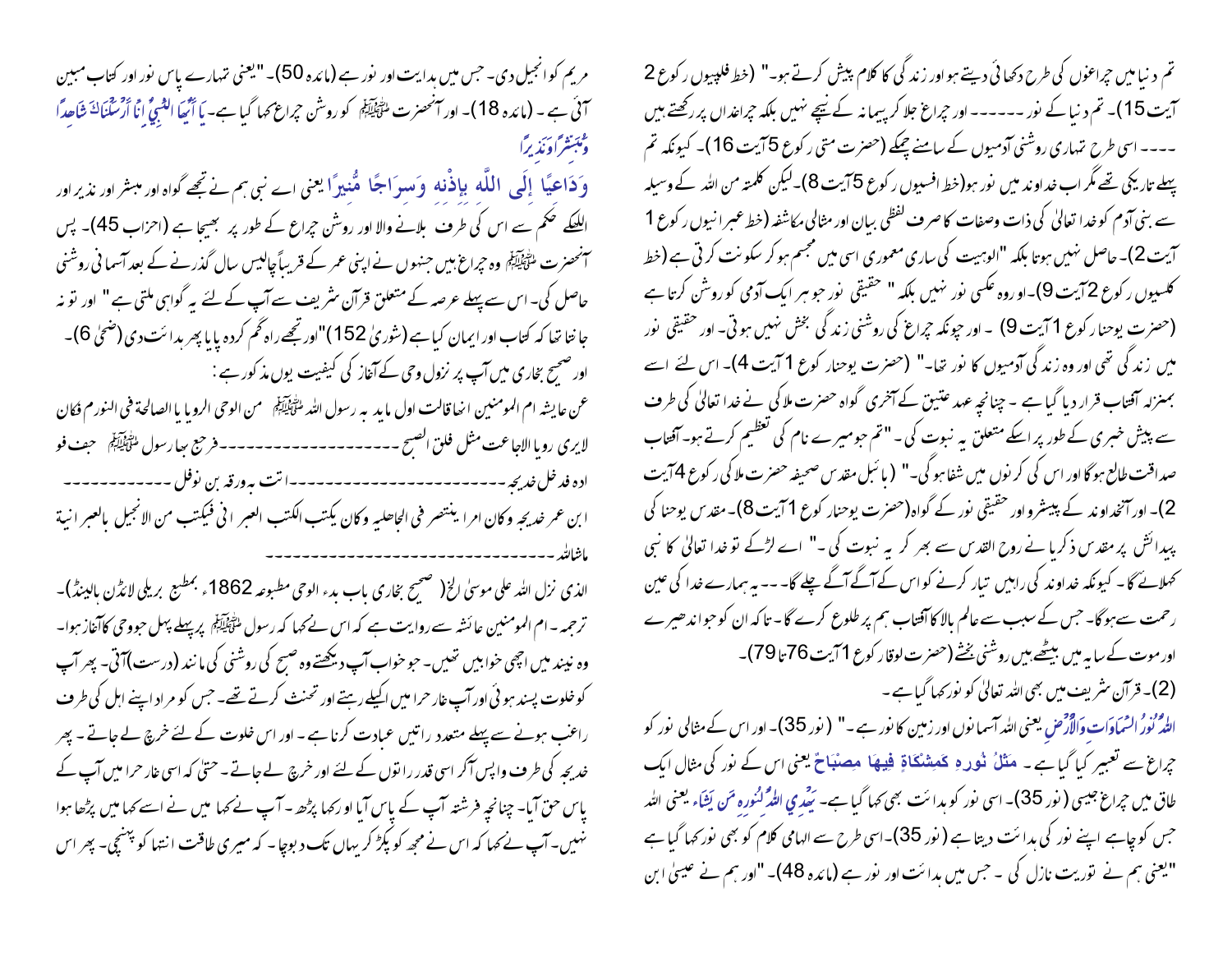مریم اور ابن مریم کے سوا کوئی بچہ ایسا پبدا نہیں ہوتا حس کی پبدائش وقت شیطان نہ چھوٹے اور وہ شیطان کے چھونے سے چلا کر نہ روئے (مشارق الا نوار حدیث 929)۔

نیز قرآن سٹریف میں اس امر میں بھی انجیل مقدس کامصدق ہے ۔ کہ آنخداوند کی نبوت بھی پیدائشی ہے اور وہ ایسا جراع نہیں حو کہ طویل عرصہ تک تاریکی کی حالت میں رہنے کے بعد روشن كِإِكْبِابِهِإِذْ قَالَ اللَّهُ يَا عِيسى ابْنَ مَرْيَمَ اذْكُرْ نِعْمَتِي عَلَيْكَ وَعَلَى وَالدَتكَ إِذْ أَيَّدتُّكَ بِرُوحٍ الْقُدُسِ تُكَلِّمُ النَّاسَ فِي الْمَهْدِ وَكَهْلاً وَإِذْ عَلَّمْتُكَ الْکتَابَ ۖ وَالْحِکْمَةَ یعنی حب الله نے کہا کہ اے عیسیٰ ابن مریم میری نعمت کو باد کروجو تحمہ پر اور تبیری والدہ پر ہے کہ جب میں نے روح القد س سے تبیری تا ئید کی۔ تو نے گھوارہ میں اور بڑی عمر میں لوگوں سے کلام کیا۔اور جب میں نے تجھے کتاب اور صحمت سکھا ئی (مائدہ 109)۔ إِذْ قَالَتِ الْمَلآئِكَةُ يَا مَرْيَمُ إِنَّ اللّهَ يُبَشِّرُكِ بِكَلِمَةٍ مِّنْهُ اسْمُهُ الْمَسِيحُ عِيسَى ابْنُ مَرْيَمَ وَجِيهًا فِي الدُّنْيَا وَالآخِرَةِ وَمِنَ الْمُقَرَّبِينَوَيُكَلِّمُ النَّاسَ فِي الْعَهْلُه وَكَهْلاً وَمنَ الصَّالِحينَ يعني حب فرشتوں نے مما كه اے مريم تجھ كوالله اپنے كلمه کی بشارت دیتاہے جس کا نام مسیح عیسیٰ ابن مریم ہے حود نیا اور آخرت میں وجہیہ اور مقرب الهیٰ ہے۔ اور گھوارہ میں اور بڑی عمر میں لو گوں سے کلام کریگا اور صالح ہو گا( آل عمران 40و41)۔ "یہودیوں نے <sub>ک</sub>ہا کہ اس لڑکے سے ہم کیسے بات کریں۔ حبو کہ گھوارہ میں ہے۔ تولڑکے (عیسیٰ) نے کھا کہ میں اللہ کا بندہ ہوں۔اس نے مجھے کو کتاب دی اور مجھ کو نبی بنایاہے(مریم آیت 30و31)۔ الحاصل جیسے مادی عالم میں دو طرح کا نور ہے ایک حقیقی جیسے سورج حبواز خود روشن بنا یا گیا۔ دوسمرا عکسی جیسے جاند اور جراع حبوسورج کی روشنی کامحتاج اور اسکاعکس ہے ۔ بہ امر روحا فی نور کے لئے بطور مثال کے ہے کہ خدا تعالیٰ کی طرف سے نور بدایت کا فیصان بھی حقیقی اورعکسی دوطرح پرہے ۔ حقیقی نور حبو بمنزلہ آفتاب ہے اور حس کی کرنوں میں شفا اور زند کی بخش تاثیر ہے اور حبو بالذات روشن اور حس کی روشنی کا افادہ ہمہ گیر ہے۔ چنانچہ یہ سب باتیں حناب مسیح کے حق میں صادق ٹھهر تی ہیں۔ کہ وہ "حقیقی نور " ہے (حصرت یوحنا رکوع 1 آیت 9)۔ وہ زند گی بخش نور ہے

نے مجھ کو چھوڑ دیا اور کہا کہ پڑھ میں نے کہا میں پڑھا ہوائنہیں - پھر اس نے مجھے پکڑا اور دوسمری بار یہاں تک دبایا کہ میری طاقت انتہا کو پہنچ گئی۔ پھر اس نے مجھ کو چھوڑ کر <sub>ک</sub>ہا کہ پڑھ میں نے <sub>کھا</sub>میں پڑھا ہوا نہیں۔ پھر اس نے مجھ کو پکڑ لیا- اور تیسری باریہاں تک دبایاکہ میری طاقت انتہا کو پہنچی۔ پھر اس نے مجھے چھوڑ دیا اور کھا پڑھ اپنے رب کے نام سے الخ۔" پھر رسول التَّالِيَّاتُم ان آيتوں کو لے کرواپس آئے۔آپ کا دل کا سپ رہا تھا۔آپ خدیجہ بنت حویلد کے پاس پہنچے۔اور خدیجہ آپ کو لیکر اپنے عم زاد سا ئی ورقہ بن نوفل کے پاس آئی ۔حوزما نہ جاہلیت میں مسیحی بن گیا تھا اور وہ عبرا نی تحریر لکھتا تھا۔ اور حس قدر اللہ نے لکھوا نا چاہاوہ انجیل سے عسرا نی میں لکھتا تھا۔ نورسول الٹی ایک نے وہ معاملہ حبود پکھا تھا اسے بتایا اور ورقہ بن نوفل آپ سے کہا کہ وہ ناموس ہے حبواللہ نے موسیٰ پر نازل کیا تعا- الخ( یہ حدیث ضمیح مسلم میں اور ضمیح بخاری کی کتاب اکتفسیر "سور علق) میں بھی مذ کور ہے) پس جیسا کہ قرآن نثریف سے ظاہرہے کہ آنٹھنرت لٹی ایکم بمنزلہ جراع ہیں نیز جونکہ چالیس سال کی عمر میں انہیں آسما فی روشنی حاصل ہو ئی۔ اس سے بھی ثابت ہے کہ وہ عکسی روشنی اور ح<sub>ب</sub>راغ ہی ہوسکتے ہیں نہ کہ حقیقی نور حو بالذات روشن ہے ۔لیکن جناب مسیح کے متعلق نہ صرف کتب مقدسہ سے بلکہ قرآن سٹریف سے بھی یہ گواہی ملتی ہے ۔ کہ اگر چہ کلمتہ اللہ کا ظرف ظہور یعنی انسانیت بتدریج تحکمیل کو پهنچی- (حصرت لوقار کوع 72یت 52)۔ مگر حسب امتعداد وہ انسانیت سٹروع سے ہی حقیقی نور کامظہر تھی۔ چنانچہ انجیل مقدس میں ظاہر ہے کہ بارہ سال کی عمر میں آنخداوند کو "ہیکل "میں اس<sub>ت</sub>ادوں کے بیچ میں بیٹھے ان کی سفتے اور ان سے سوال کرتے ہوئے <sub>پای</sub>ا اور جتنے اس کی سن رہے تھے اس کی سمجھ اور ایکے حوا بوں سے د نگ تھے(حصرت لوقار کوع 3 آیت 46 تا 47)۔اور اس کی انسانیت کوچیے انجیل مقدس میں "مولود مقدس کیا گیا(حصرت لوقار کوع 1 آیت 35)ویے ہی قرآن سٹریف میں بھی اسے پیدائش سے پہلے ہی "ز کی" یعنی پاکپزہ کہا گیا ہے سورہ مریم 119 جس سے ظاہر ہے کہ اس پر یا کیز کی کااطلاق قبل از کسب وعمل اور بالذات ہے۔اور قرآن سٹریف میں بجز جناب مسیح کے اور کسی انسان کے حق میں اللہ یا ملائکہ کی طرف سے یہ لفظ مذ کو رہنیں۔علاوہ بریں صیحین کی متفق علیہ حدیث سے بھی آنخدواند اور اس کی ماں کی پیدائش مستشنی طریق پر مس شیطا فی سے بکلی پاک ٹھہر تی ہے ۔"بخاری اور مسلم میں ا بوہریرہ سےر وایت ہے کہ حصرت لے کھا کہ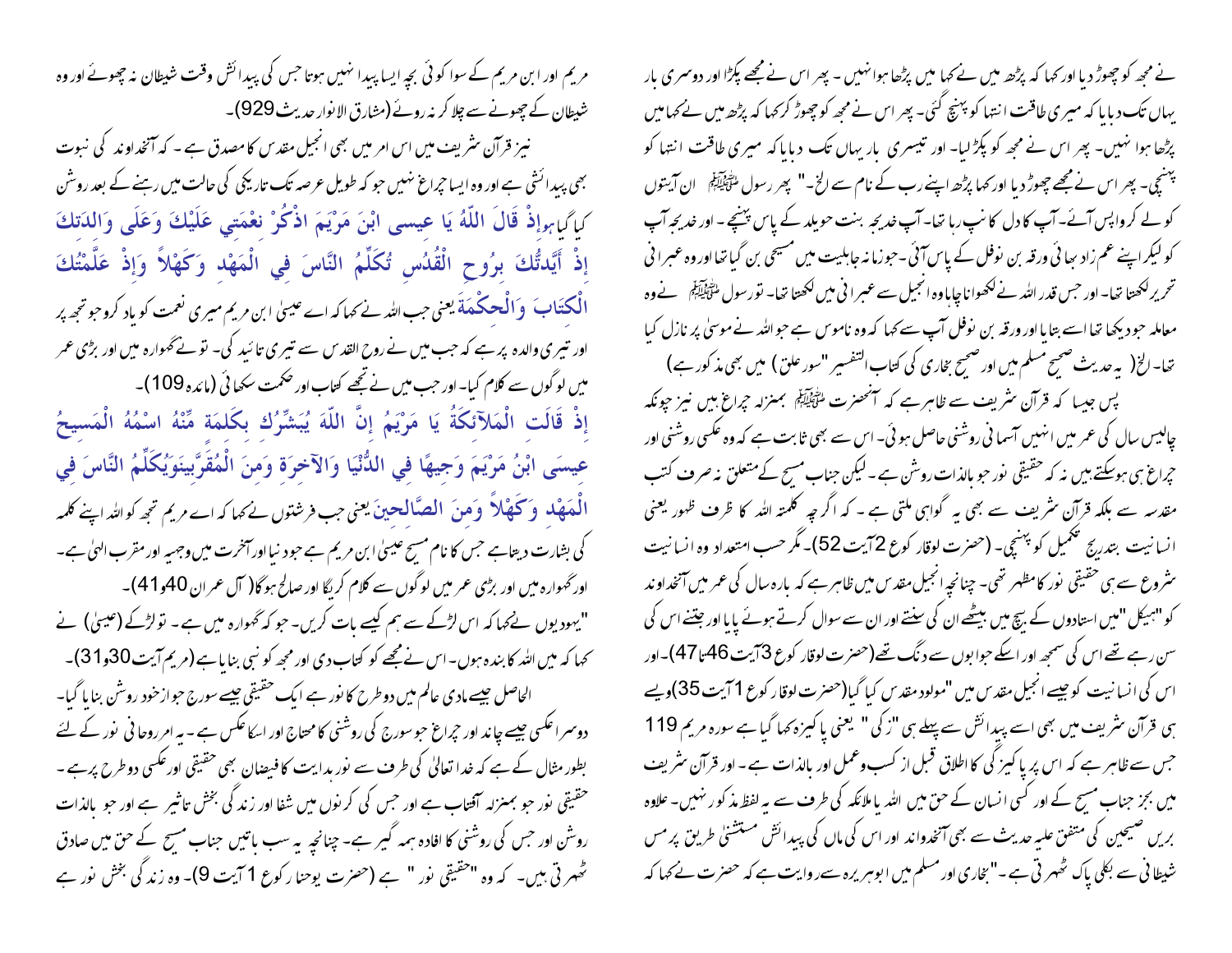مقد س کی ان کشیر آبات کو حن سے آنخداوند کاہمہ گیر مذہبی بادی ہونا اور بائبل مقدس کاہمہ گیر مذہبی بادی اور قرآن سثریف کو کامل او رہمہ گیر مذہبی روشنی اور آسما فی کتاب ٹھہرایا ہے ۔ اور اس کے مقابل جناب مسبح اور انجیل مقدس کوصرف بنی اسمرائیل سے مختص قرار دیتے ہیں ۔اور اس امر میں وہ یہاں تک تحکم سے کام لیتے ہیں۔ کہ با ئبل مقدس کی ان کشیر آیات کو حن سے آنخدواند کا ہمہ گیپر مذہبی بادی ہونا اور پائبل مقدس کا ہمہ گیبر اور کامل الہامی روشنی ہونا ثابت ہوتا ہے ۔ بکلی نظر انداز کردیتے ہیں۔اور صرف ایک آیت کو ساری کتاب مقدس میں سے اپنی مطلب براری کے لئے الگ کرلیتے ہیں کہ جناب مسج بنی اسرائیل کے سوااور کسی کے پاس نہیں بھیجا گیا۔ (حصرت متی ر کوع 15 آیت 24)۔ حالانکہ د نیا بھر کی مذہبی اور عنیر مذہبی کتابوں کی تسٹرنح وتفسیر کے لئے بہ حنروری اور لایدی عقلی اصول ہے کہ اس کے کسی ایک جملہ کی ایسی تاویل نہیں کرسکتے حواس ساری کتاب کے کھلے بیانات کے صریح برخلاف ہو۔اور اسکے مقابل مسلم اصحاب قرآن سثریف اور آنحصرت طرُّ ایک ایک متعلق بھی ایسی زبردستی سے **کام لیتے ہی**ں کہ قرآن <sup>م</sup>ثر یف کی ان بہت سی آیات کو نظر انداز کردیتے ہیں۔ حبواس کی ہمیہ گیری کی برخلاف دلالت کرتی ہیں ۔ اور صرف ایک دو آیتوں کی تحصینچ تان کر ایسی تاویلیں کرتے ہیں۔ حن سے ان کی مطلب براری ہوسکے۔ اور اس مدیهی حقیقت کی بھی پروا نہیں کرتے۔ کہ حبو کتاب خدا تعالیٰ نے دینا بھر کی سب قوموں کے استفاد ہ کے لئے دی ہے۔اس کو الہیٰ قدرت اور صحمت نےد نبا بھر میں اس قدر پھیلا بھی دیا ہوگااور اس کے ترجے بھی د نبا کی ہر ایک زبان میں موحود ہوجائیں گے ۔ کہ بتدریج ہر قوم کے لئے اس کا حصول اور اپنی اپنی زبان میں اس سے استفادہ ممکن ہو۔ پھر روحا فی حقائق اورالہیٰ عرفان حوفوق العقل بیں اور تہذیب باطن حبو مابہ النزاع ہوسکتی ہے ان سے قطع نظر تھم از تھم تہذیب ظاہر کے متعلق ہی کیا قرآن سثریف واقعی ایسی کافی اور کامل ہدائت ہوسکتی ہے۔ کہ پائبل مقدس کے بتدریج تکمیل کو پہنچے ہوئے الہیٰ قانون کی طرح وہ کسی حدیث یافقہ یا انسا فی احماع وقباس کی احتیاج سے مستغنی ہو؟ ہم بنظر اختصار پائبل مقدس اور قرآن سٹریف سے چند ایسے مقامات پیش کریں گے حبومسلمانوں کے ادعا کے برخلاف يبن

(حصرت یوحنار کوع 1 آیت 4)۔ اس کا ادعا ہیہ ہے د نیا کا پوٰر میں ہوں۔ حبومیری پیروی کرے گاوہ اندھیرے میں چلے گا بلکہ زند گی کا نور پائے گا- (حصرت یوحنا رکوع 8 آیت 11)- وہ آفتاب صداقت ہے اور اس کی کر نوں میں شفا ہے (ملا کی رکوع 74یت 2)۔ وہ عالم بالا کا آفتاب ہے جس سے د نبا کی تاریکی اور موت کا ازالہ ہوگا(حصرت لوقا ر کوع 1 آیت 78)۔اور اس امر میں شک کی گنجائش نہیں کہ جناب مسح کےسواد نیا کا کوئی مذہبی بادی یسا نہیں حواسما فی روشنی کے حصول سے پہلے بڑی عمر تک حنود تاریک نہ ربامہو اور بچپن سے ہی اپنے ماطن میں نور بدایت رکھتا ہو۔ اور حبو حقیقی نور اور زندگی بخش نور اور د نیا کا نور اور آفتاب صداقت اور عالم بالا کا آفتاب کھلاسکے ۔ ما حس کے حن میں ہے سب پاتیں اس کی پیدائش ،زند گی ، کام اور کلام کی بنا پرصادق ہمکیں۔ پس ازلی اور عنیر محدود نور کے فیصان کاحقیقی واسطہ کلمتہ اللہ ہی ہے ۔ حبو خدا کے جلال کا پر تو اور اس کی ذات کا نقش ہے (خط عبرانیوں رکوع 1 آیت 3)۔ اور سب محدود وحادث انسان اس حقیقی پور کے واسطہ سے ہی عنیر محدود ازلی نور سے استفادہ کرسکیں گے (حصرت یوحنار کوع 1 آیت 9)۔اور روحانی عالم اور الهیٰ دارالحکومت حہاں مادی سورج اور چا ند ٹھہریں گے اور حبو صر ف الهیٰ جلال سے منور ہو گا( کتاب مکاشفہ ر کوع 22 آیت 5)۔ اس عالم کے باشندے بھی محدود وحادث ہونے کی وجہ سے اسی حقیقی نور کے واسطہ سے الہیٰ جلال سے مستفیض ہوں گے ( کتاب مکاشفہ رکوع 21 آیت 23)۔



دہم۔ وہ کل د نیا کاور ہمہ گیر پور ہے (حصرت یوحنار کوع 1 آیت 9و10،رکوع 8آیت 12)۔ آج د نیا کے ہر مذہب کے لوگ اپنے مسلمہ مذہب کو ہی ہمہ گیر مذہب اور اپنی مسلمہ مذہبی کتاب کوہی سب قوموں کے لئے نور ہدایت قرار دیتے ہیں۔چنانچہ مسلم حصرات کا بھی یہی ادعا ہے کہ اللہ تعالیٰ نے آنحصرت اللّٰہ ﷺ کو ہمہ گیر مذہبی بادی اور قرآن سٹریف کو کامل اور ہمہ گیر مذہبی روشنی اور آسما فی کتاب ٹھہرا یا ہے ۔ اور اس کے مقابل جناب مسح اور انجیل مقدس کو صرف بنی اسمرائیل سے مختص قرار دیتے ہیں - اور اس امر میں وہ یہاں تک محکم سے کام لیتے ہیں - کہ بائبل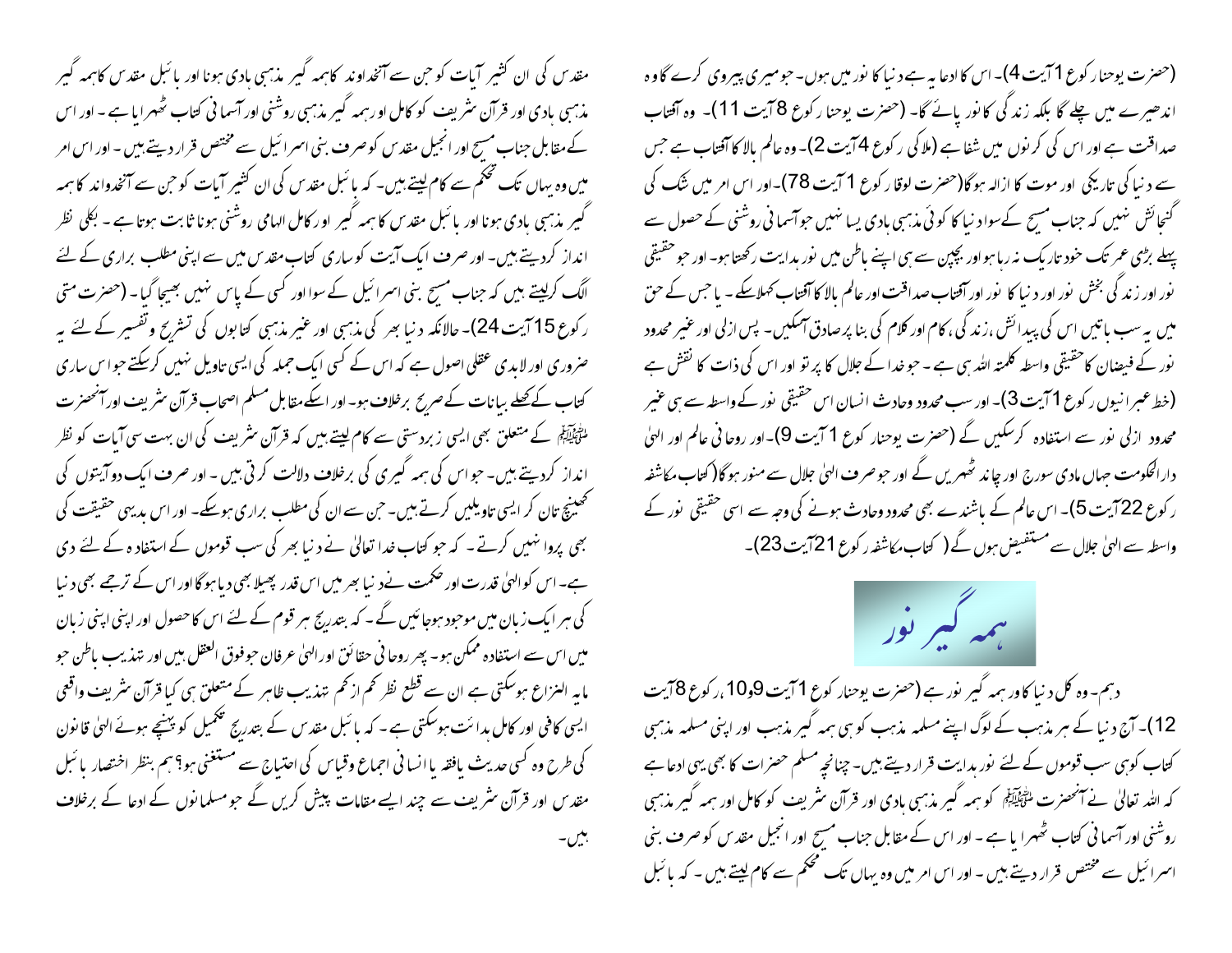آیت 18)۔ اور مقدس شمعون نے روح القدس کی ہدایت سے (یسعیاہ رکوع 42آیت 6 ، رکوع 49 آیت 6) کی پیش گوئی کوجناب مسح کی طرف منسوب کیا۔ (حصرت لوقار کوع 2آیت 31و33 ) لیکن سمخری دیوں میں یوں ہوگا کہ خداوند کے ٹھر کا پہاڑ پہاڑوں کی جو ٹی پر قائم کیاجائے گا اور ٹیلوں سے بلند ہو گا اور سب قومیں وباں پہنچیگی۔ بلکہ بہت سی امتیں آئیں گی اور ٹھیں گی ۔آؤ خداوند کے پہاڑ پر جڑھیں یعنی یعقوب کے خدا کے ٹھر میں داخل ہوں۔۔۔۔۔ اور خداوند کا کلام پروشلم سے صادر ہوگا(یسعباہ ر کوع 25 آیت 3۔میکاہ ر کوع 4 آیت 1و2)۔ اور بیگا نہ کی اولاد بھی حنہوں نے اپنے آپ کو خداوند سے پیوستہ کیاہے۔ میں ان کو بھی کوہ مقدس پر لاؤں گا۔ کیونکہ میراٹھر سب قوموں کی عمادت گاہ کھلائے گا"(یسعباہ رکوع 56آیت 6و17)۔

(ب) عہد جدید " بادشاہی کی اس خوشخبری کی منادی تمام د نیامیں ہوگی تاکہ سب قوموں کے لئے گواہی ہو (حصرت متی رکوع 24 آیت 14)۔ " پس تم جاکر سب قوموں کو شاگرد بناؤ۔ (حصرت متی ر کوع 28 آیت 19)۔ اور صرور ہے کہ پہلے سب قوموں میں انجیل کی منادی کی جائے ۔ (حصرت مرقس رکوع 13 آیت 10)۔ "تم تمام دنیا میں جاکر ساری ِ غلق کے سامنے ِ انجیل کی منادی کرو۔(حصرت مرقس رکوع 16 آیت 15)۔ اور پروشلم سے سٹروع کر کے ساری قوموں میں توبہ اور گناہوں کی معافی کی منادی کی جائے گی ۔ (حصر ت لوقار کوع 24 آیت 47)۔ دیکھو غدا کا برہ حبو د نیا کا گناہ اٹھا لے جاتا ہے (حصرت یوحنار کوع 1 آیت 29)۔ اور میری اور بھی سِیٹریں بیں حواس سِیٹر خانہ کی نہیں۔مجھے ان کا بھی لاناصرورہے اور وہ میری آواز سنیں کی اور ایک ہی گلہ اور ایک ہی چروایا ہوگا" (حصرت یوحنار کوع 10 آیت 16)۔ اور اس شہر کے بہت سے سامری۔۔۔۔۔اس پرایمان لائے ۔۔۔۔۔ اور ۔۔۔۔۔ کہا اب ہم۔۔۔۔۔۔ جانتے ہیں کہ یہ فی الحقیقت د نیا کامنٹجی ہے(حصرت یوحنار کوع 4 آیت 39و42)۔ حب روح القدس تم پر نازل ہوگا تو تم قوت یاؤ گے۔اور یروشکم اور تمام یہودیہ اور سامریہ میں بلکہ زمین کی انتہا تک میرے گواہ ہوگے" (اعمال الرسل رکوع 1 آیت 8)۔ " اب مجھے پورا یقین ہوگیا کہ خدا کسی کا طرفدار نہیں بلکہ ہر قوم میں حبو اس سے ڈرتا اور راستیازی کرتاہے وہ اس کو پسند کرتاہے " (اعمالرسل رکوع 10 آیت 34و35)۔او روہی ہمارے گناہوں کا کفارہ ہے اور نہ صرف ہمارے گناہوں کا بلکہ تمام دنیا کے گناہوں کا بھی " (خط اول

(1)ازروئے پائبل مقدس۔

(الف) عہد عتیق - مقدس اصحاق سے خدا تعالیٰ کاوعدہ: زمین کی سب قومیں تیری نسل کے وسیلہ سے برکت پائیں کی۔(پیدائش رکوع26آیت4)۔ مقدس یعقوب سے الہیٰ وعدہ: "زمین کے سب قبیلے تیرے اور تیری نسل کے وسیلہ سے بر کت

پائیں گے (پیدائش رکوع28آیت 14)۔

یہوداہ کے لئے اسمرائیل کی برکت : یہوداہ سے سلطنت نہیں چھوٹے گی۔ اور نہ اس کی نسل سے حکومت کا عصا موقوف ہوگا۔ جب تک شیلوہ نہ آئے۔ اور قومیں اس کی مطیع ہونگی(پیدائش رکوع 49 آيت10)۔

یسی کے لئے الہیٰ ارادہ : یسی کے تنے سے ایک کو نبل لکلے گی۔ اور اسکی حرُثوں نے ایک بار آور شاخ پبیدا ہو گی اور خداوند کی روح اس پر شمرے گی۔ اس کی <sub>ت</sub>حر کا پٹکا راستبازی ہو گی اور اس کے پہلو پر وفاداری کا پٹکاہوگا۔۔۔۔۔ کیونکہ جس طرح سمند ریا ٹی سے بھراہے اسی طرح زمین خداوند کے عرفان سے معمو ہو گی اور اسوقت یوں ہو گا کہ لوگ یسی کی اس حز<sup>ی</sup>ر کے طالب ہوں گے جو لوگوں کے لئے نشان ہے اور اس کی آرامگاہ جلالی ہو گی (حصرت یسعباہ ر کوع 11 آیت 1 تا 10)۔ ِ داؤد کی نسل کے لئے الہیٰ وعدہ : میں تم کو ابدی عہد یعنی داؤد کی سچی تعمتیں بخشوںگا- دیکھو میں نے اسے امتوں کے لئے گواہ مقرر کیا - بلکہ امتوں کا پیشوا اور فرما نروا -(حصرت یسعیاہ رکوع 55 آیت

جناب مسح کے متعلق کشیر پیشگو ئیوں میں سے چند ایک بطور مشقے از خروارے۔ "دیکھومیرا خادم جس کومیں سنسجالتا ہوں اور میرا بر گزیدہ جس سے میرا دل خوش ہے میں نے اپنی روح اس پر ڈالی وہ قوموں میں عدالت جاری کرے گا۔۔۔۔ میں خداو ند نے تجھے صداقت سے بلایامیں ہی تیراباتھ پکڑو گا اور تیری حفاظت کروگا اور لوگوں کے عہد اور قوموں کے نور کےلئے تجھے دو گا(یسعبار کوع 42 آیت 1 تا 6)۔ نیز دیکھو (یسعبار کوع 61 آیت 1)۔ جناب مسح نےخود ان پیش گوئیوں کا مصداق ہونے کا ادعا کیا(حصرت متی رکوع 12 آیت 18 تا 21 حصرت لوقا رکوع 4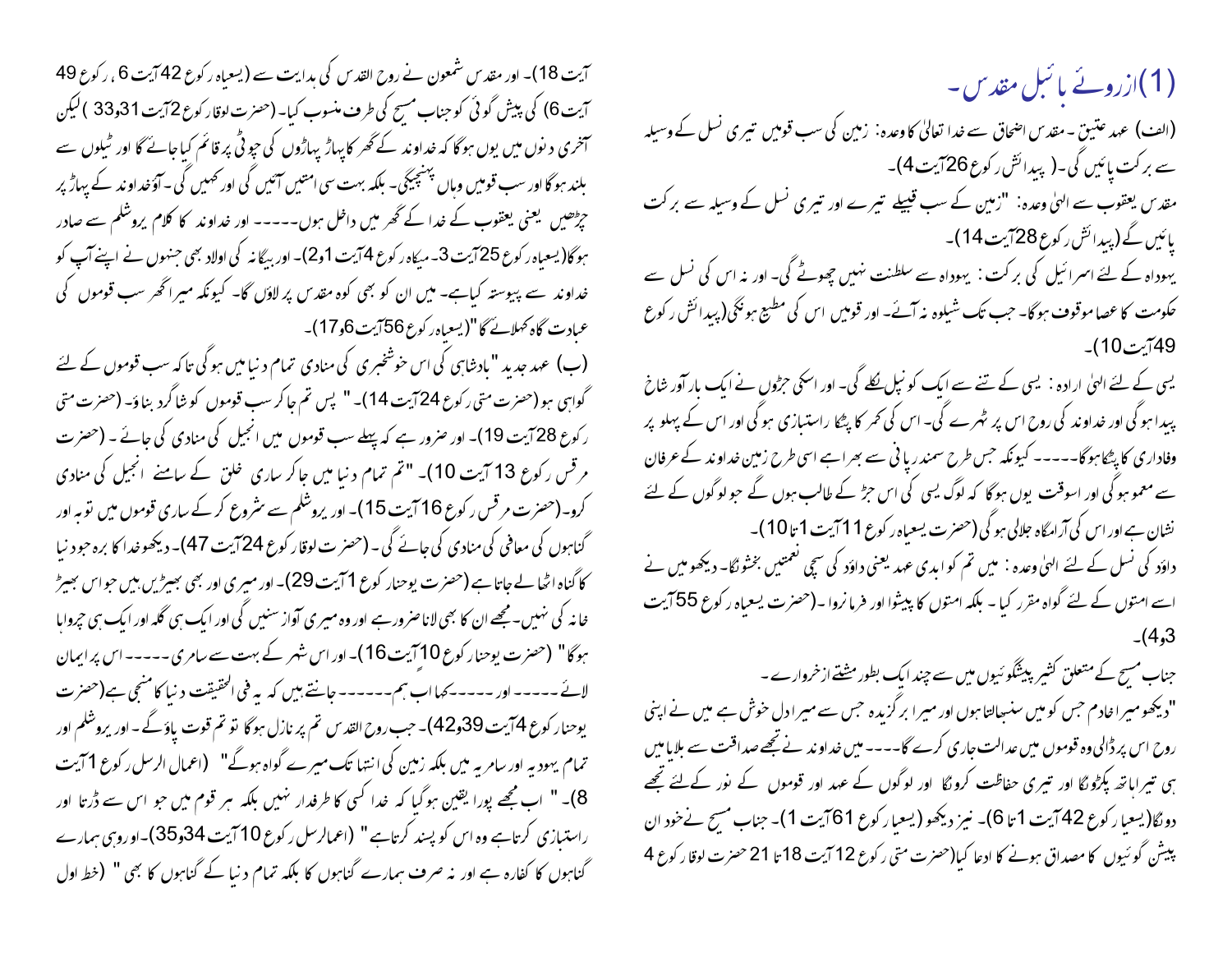حصرت یوحنار کوع 2 آیت 2)۔ اور تم سب جتنوں نے مسیحی میں شامل ہونے کا بپتسمہ لیا۔ مسیح کو پهن لبا نه کوئی بهودی ربااور نه یونا فی نه کوئی علام نه آزاد نه کوئی مرد نه عورت کیونکه تم سب مسح میں ایک ہو(خط گلتیوں رکوع2آیت 27)۔

ہم نے کتاب مقدس کے صرف چند مقامات بنظر اختصار پیش کئے ہیں۔ور نہ کلام مقدس کی ساری تعلیم اسی امر کی موید ہے ۔ کیونکہ خدا نے د نیا سے ایسی محبت رکھی ۔ کہ اپنااکلوتا بیٹا بحش دیا ِ تاکہ حوکوئی اس پر ایمان لائے ہلاک نہ ہو بلکہ ہمیشہ کی زند گی پائے۔" (حصرت یوحنار کوع 3ْ يْتِ 16)۔ "كيونكہ آسمان كے تلے آدميوں كو كوئى دوسرا نام نہيں بخشا گيا۔ جس كے وسيلہ سے ہم نجات پاسکیں (اعمال الرسل رکوع 4 آیت 12)۔ وہ چاہعا ہے کہ سب آدمی نحات پائیں۔ اور سچا ئی کی پہچان تک پہنچیں۔ کیونکہ خدا ایک ہے اور خدا اور انسان کے بیچ میں درمیا فی بھی ایک یعنی مسح حوانسان ہے (خط<sup>ر</sup>اول تمیتھس رکوع<sup>7</sup>2 *ہ*ت 4و5)۔

پس مسلم حصرات کتاب مقدس کی ساری تعلیم کی پروانہ کرکے اس میں صرف اس ایک جملہ کاسہارالیتے ہیں۔ کہ آنخداوند نےکہا" میں اسرائیل کے گھرانے کی کھوئی ہوئی سِیٹروں کے سوا اور کسی کے پاس نہیں بھیجا گیا۔" (حصرت متی رکوع 15 آیت 24)۔ مگرازروئے عقل واپمان اس آیت کی ایسی تاویل کرنی چاہیے حو کتاب *مقدس* کی دیگر *صربح* تعلیم کے برخلاف نہ ہو۔ اور نہ خداوند کے اس عمل کے برخلاف ہو۔ کہ اس نے خود سامریوں کو بشارت دی اور وہ اس پر ایمان بھی لائے۔اور اس نے اپنے شاگردوں کو ضمم دیا کہ سب قوموں میں انجیل کی منادی کرو۔ اور یہ پیشْ گو ٹی بھی کی انجیل کی منادی سب قوموں میں کی جائے گی اور مسیح کے حوار یوں اور رسولوں نے اس کے صحم اور روح ا<sub>لقدس</sub> کی <sub>ب</sub>دائت کے مطابق عنیر یہودیوں میں کام کیا اور جا بجا ان کی کلیسیائیں قائم کیں۔اور خدا تعالیٰ کی حکمت وقدرت مطلقہ کے عجیب انتظام کے مطابق دینا بھر کی دینی اور دینوی کتابوں میں سے اکیلی کتاب ہے حبو گیارہ سوسے زائد زیانوں میں ترحمہ ہو کر د نیا کی ساری قوموں میں اشاعت یذیر ہو چکی ہے۔

الغرص اس آیت کی ایسی تاویل ہو نی چاہیے کہ حبو کتاب مقد س کے بینات کے برخلاف نہ ہو۔اور وہ تاویل خداوند مسیح نے خود ہی بیان کردی ۔ حو کہ انگور ی باغ کے ٹھیکہ داروں کی تمثیل میں

حومتی ،مرقس اور لوقا تیسوں انجیلوں میں مذ کور ہے - یا ئی جا تی ہے- چنانچہ اس تمتیل کا نتیجہ خداوند نے ان الفاظ میں پیش کیا کہ " اس لئے میں تم سے کھتا ہوں کہ خدا کی بادشاہی تم سے لے لی جائے گی (حصرت متی رکوع 21 آیت 43)۔ اس تمثیل پر یسعیاہ رکوع 5 آیت 7 کے بیان کےساتھ عور کریں۔ توصاف معلوم ہوجائے گا۔ کہ خدا کی بادشاہی کا باغ یعنی الہیٰ سٹریعت یہودی ٹھیکہ داروں کے سپر د کی گئی اور ان کے پاس پھل کےمطالبہ کے لئے انبیاء بھیجے گئے ۔اور قساوت انتہا کو پہنچ گئی ۔ تو انحامکار ابن اللہ ان کے پاس بھیجے گئے ۔ حس کا قتل ان کی سثرارت کا آمخری شبوت اور ان کے خارج کئے جانے کا باعث ٹھہرا - اور " ان کا خارج ہوجانا د نیا کے آملنے کا باعث ہوا" (خط رومیوں ر کوع 11 آیت 15)۔ کیونکہ "بلائے ہوئےلائق نہ تھے۔" اس لئے ان کی جگہ دوسرے بلائے گئے (حىزت متى ركوع22 آيت 8و9)۔

پس جناب مسح کی صلیبی موت اور کفارہ سے پہلے عہد عمل تھا۔ جس کے مطابق مصیبت اور تنگی ہرا یک بد کار کی جان پر آئے گی۔ پہلے یہودی کی پھر یونا ٹی کی مگر جلال اور سلامتی ہر ایک نیکو کار کو ملیگی پہلے یہودی کو پھر یونا ٹی کو۔کیونکہ خدا کے ہاں گسی کی طرفداری ہنیں۔ جنہوں نے بغیر سٹریعت پائے گناہ کیاوہ بغیر سٹریعت کے ہلاک بھی ہوں گے ۔ اور جنہوں نے سٹریعت کے ماتحت ہو کر گناہ کیاان کی سزا سٹریعت کےموافق ہوگ ی(حضرت رومیوں رکوع12 آیت11و12)۔ اور وہ نو کر حس نے اپنے مالک کی مر صنی جان لی اور تیاری نہ کی ۔ نہ اس کی مر صنی کے موافق عمل کیا۔ بہت مارکھا ئیگا۔مگر حس نے نہ جان کرمارکھانے کے کام کئے ۔وہ تھوڑی مارکھانےگا-اور جسے بہت دیا گیا ۔ اس سے بہت طلب کیا جائے گا۔ (حصرت لوقا رکوع 12 آیت 47 تا 48)۔ مگر خداوند کے کفارہ کے بعد عہد فضل سٹروع ہوا۔اور یہودی قوم کی خصوصیت انکی سمر کشی اور جناب مسح میں اسمرائیل کی برگزید گی کے الہیٰ مقصد کی تکمیل کے سبب سے ختم ہوگئ۔ اور سب قومیں یکساں خداوند کے فصل کی مشحق اور ایمان کے سبب سے ابراہام کی برکت کی وارث ہو گئیں (خط رومیوں رکوع 4 آیت 13و16)۔ المختصر مسح کی تین سالہ رسالت تو فلسطین میں بنی اسرائیل کے لئے تھی ۔مگر اس کے کفارہ کا فیصان د نیا کی سب قوموں کے لئے ہے ۔ اور ازرونے عقل بھی یہ امر ظاہر ہے ۔ کہ اگر مسح کی صلیبی موت کے بعد یہودی قوم کے کفر اور سمر کشی کے سبب سے ان کی خصوصیت جا تی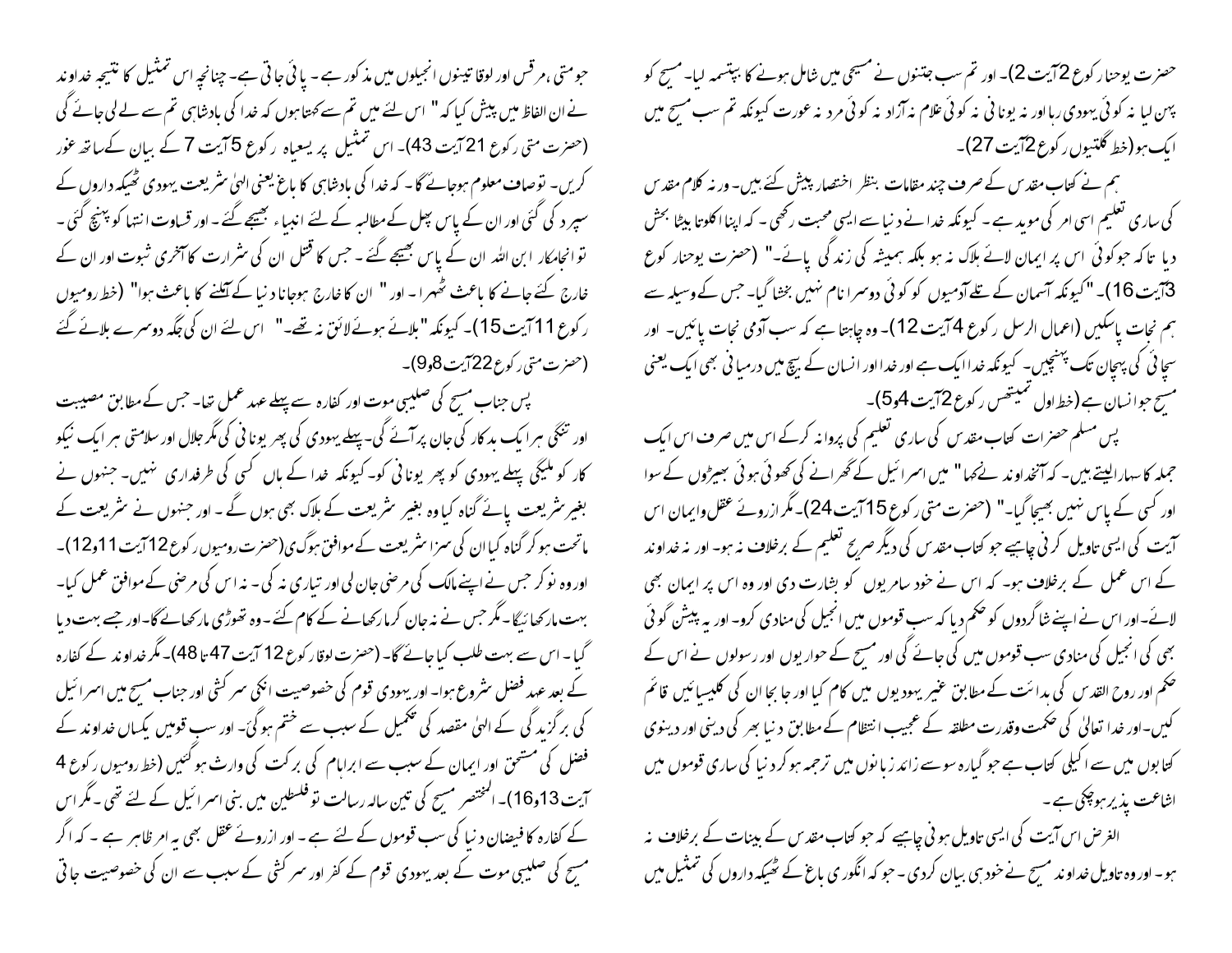ہوسکتی ہے ؟ پھر کیوں یہود سے علیحدہ کرکے ماشخصیص اہل الانجیل کو بہ کہا گیا" اہل انجیل کواس پر حکم کرنا چاہیے حبو اللہ نے اس انجیل )میں نازل کیا (مائدہ 51)۔ اور کیا مسلما نوں کا مفروصنہ قرآن ینٹریف کے اس بیان کےمقابل خلاف عقل واپمان نہیں ٹھہر تا۔ کہ اللہ تعالیٰ مسلمانوں کی عداوت میں قوم یہود کواشد الناس ٹھہرا کر پھر اسی قوم کو نصاریٰ کے نام سے ان کی مودت میں اقرب قرار دے ؟ (مائدہ 85)۔ پس بہ عقیدہ کہ قوم یہود پر خدا تعالیٰ کی طرف سے لعنت کئے جانے اور ان کو مردود ومغضوب ٹھہرانے اور ان کی بر گزید گی کو ختم اور خصوصیت کو زائل کرنے کے بعد بھی قدوس وحلیم اور رحمان ورحیم خدا نے انجیل مقدس کو نور وہدایت کو یہودیوں کےلئے مخصوص کردیا۔ اور دیگر اقوام عالم کو حیحہ سوسال کے لئے بکلی تاریکی میں چھوڑ دیا۔عقل وایمان دو نوں کے برخلاف ہے ۔ الحاصل ازروئے کلام مقدس اور عقل ومشاہدہ یہی ما ننا لازم ہے کہ اگرچہ حقیقی نور کا عام فیصان ہر فرد انسان کی روحانی استعداد کے مطابق ہمیشہ سے ہمہ گیر ہے (حصرت یوحنا رکوع 1 آیت 9)۔ اور اس نے اگلے زمانہ میں سب قوموں کو اپنی اپنی راہ چلنے دیا۔ تو بھی اس نے اپنےآپ کو بے گواہ نہ چھوڑا (اعمال الرسل ر کوع 14 آیت 16و17)۔ لیکن حقیقی نور کا خاص فیصان انفرادی طور پر ان اشخاص کےلئے مختص رہا۔ حبو ایماندار پاپ دادا کے ذریعہ سے الہیٰ روشنی کا بالتدرج استفادہ کرکےدیگر لوگوں کے مقابل روحانی طور پر زیادہ مستعد ہوگئے ۔ پھر مقدس ابرہام سے اس انفرادیت کی تکمیل خاندان میں ہو ئی اور خداتعالیٰ نےمقدس ابرہام کے خاندان کو خاص عرفان کے فیصان کے لئے برگزیدہ ٹھہرایا- اور اس خاندان کے وسیلہ سے غدا تعالیٰ نے قوم اسمرائیل کو برگزید کی بحثی۔ چنانچہ مقدس موسیٰ کی معرفت اس قوم کے لئے کامل سٹریعت کا خاص افادہ ہوا۔ پھر اس قوم کے وسیلہ سے خدا تعالیٰ نے اس خاص فصل کو تمام بنی آدم کے لئے عام کردیا۔ اور عہد عمل کی تکمیل اور عہد فصل کاافادہ جناب مسیح کے کفارہ کے ذریعہ سے ہوا۔ اور یوں عہد عتیق کے صحف مقدسہ کی الہامی روشنی کی بتدریج تکمیل عہد جدید کے مقدس صحیفوں کے ساتھ ہو گئی۔ (حصرت متی ر کوع 5 آیت 17)۔ اور اگلے زمانہ میں خدا نے پاپ دادا سے حصہ یہ حصہ اور طرح طرح یہ نبیوں کی معرفت کلام کرکے اس زمانہ کے آخر میں ہم سے پیٹے کی معرفت کلام کیا۔"(خط عبرانیوں رکوع 1 آیت 1و2)۔ پس بائبل مقدس میں <sub>خد</sub>ا تعالیٰ کے روحانی اور آسمانی نور وبدایت کا الہامی تصاب

رہی۔ توان کی برگزید گی اور خصوصیت کا نہ ہونا ہی عمومیت کےوحود کی دلیل ہے۔اور مسلمان بھی اس امر کا اکار نہیں کرسکتے۔ کہ جناب مسح کی تکفیر یہودی قوم کے ردگئے جانے کاآخری اور انتہائی

" بنی اسمرائیل میں سے منکروں پر داؤد عیسیٰ ابن مریم کی زبان سے لعنت کی گئی (سورہ مائدہ 86)۔ لیکن مقدس داؤد کے وقت صرف بعض یہودی سمر کش ہوئے۔ جبکہ مسح کا الکار چند ایمانداروں کے سوا ساری قوم نے اجتماعی صورت میں کیا۔ اس لئے خداوند تعالیٰ کی طرف سے وہ قوم ہی رد کی گئی چنانچہ مقدس داؤد کے بعد تواس قوم میں بہت سے انبیاء معبوث ہوئے۔مگر جناب مسح کاانکار کرنے کے بعد اس قوم میں سے انبیاء کاسلسلہ ہمیشہ کے لئے بند ہوگیا" بنی اسمرائیل کی عہد شکنی کے سبب سے ہم نے انہیں لعنت کی ۔اور ان کے دل سخت کردیئے۔ (سورہ مائدہ 16)۔ "یعنی ان عہد شکنی پر اور خدا کی آیتوں کے اکار پر اور نبیوں کو قتل کرنے پر ----- اور ان کے کفر اور مریم پر بڑا بہتان بولنے پر ان کے اس کھنے پر کہ ہم نے مسح عیسیٰ ابن مریم کو قتل کیا( نساء 155و156)۔ پس جبکہ مسلمان اس بات کا انکار نہیں کرسکتے ۔ کہ مسح کی تکفیر کے بعد بنی اسمرائیل کی برگزید گی کی خصوصیات باطل ٹھہری۔ جیسا کہ انجیل مقدس اور قرآن سٹریف میں ظاہر ہے۔ تو یہ کیونکر ممکن ہے ۔ کہ خدا تعالیٰ اسی مردود ومغضوب قوم کو انجیل مقدس کے نور وہدایت کے لئے مختص ٹھہرائے۔ اور خصوصیت کے ازالہ کے بعد عمومیت وحبود پزیر نہ ہو۔ اور زمانہ کعمیم کے باوجود بند کردے - بلکہ بنی اسمرائیل کورد کرنے کے بعد حیھ سوسال تک ہمہ گیر خادہ کو منقطع رکھے۔ پھر اگر جناب مسح کاظہور صرف بنی اسمرا ئیل کے لئے تعا۔ جنہوں نے پاستشناء معدودے چند اجتماعی صورت میں اس کا انکار کیا۔ تو مسیح کے متعلق خدا تعالیٰ کے اس وعدہ کا کیا بنا" اور میں تبیرے متبعین کومنکروں پر تا یوم قیامت عالب رکھنےوالاہوں (آل عمران 48)۔ اور اگر آنخدواند کی انجیل مقدس صرف بنی اسرائیل کے لئے تھی۔ تو کیونکر مقدس یعقوب اور مقدس موسلی سے لے کر مقدس ملاکی تک تو ایک طائفہ رہے ۔ مگر آنخداوند کے انکار کے بعد وہی اکیلی قوم طائفتین بن گئی (انعام آیت 157)۔اور مقدس ملا کی تک توان کاقومی نام بنی اسرائیل اور مذہبی نام یہود رہا۔مگروہی ا کیلی قوم جناب مسح کو رد کرنے کے بعد کس بنا پر یہود اور نصاریٰ دو الگ الگ ناموں سے موسوم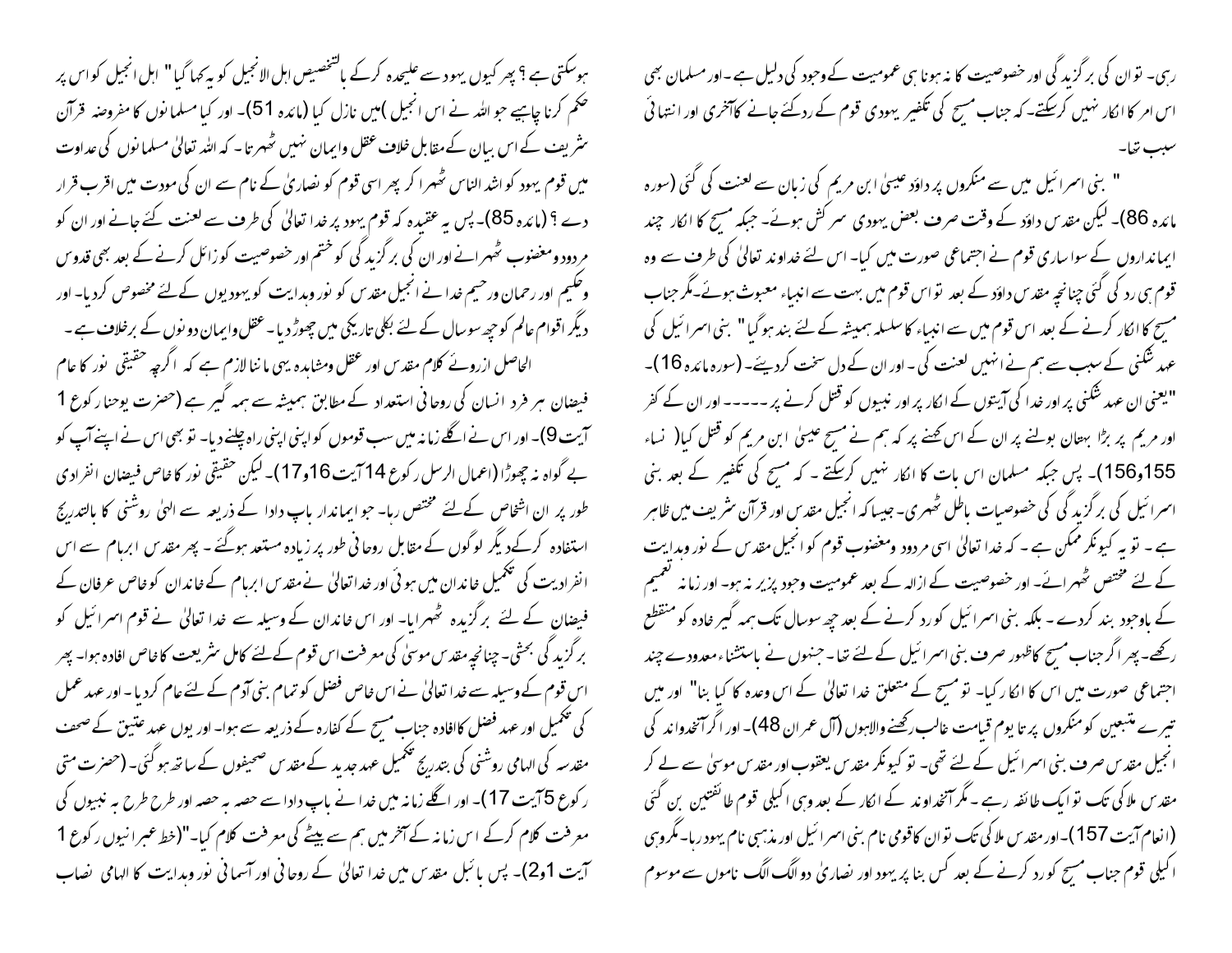بیں۔ تو یاوجود سٹریعت نہ رکھنے کےوہ اپنے لئے حود ایک سٹریعت بیں۔ چنانچہ وہ سٹریعت کی باتیں اپنے دلوں پر لکھی ہو ئی دیھا تی ہیں (خط رومیوں رکوع 72 یت 14و15)۔ پس آنحصرت السُّمْلِيَّةَكُمْ بِهِي جيسا كه قرآن نثريف سے ظاہر ہے كہ رحمت العالمين ہونيكے یاوحود خاص عرب قوم کے لئے سمراج منیر یعنی روشْن حیراغ تھے۔ اور لامحالہ کسی حیراغ کی روشنی نہ حقیقی اور ذا تی ہوسکتی ہے اور ہمہ گیر اور زند گی بخش - اور حبکہ آنحصرت اتھی آتی ہے خود چالیس سال کی عمر میں نور بدایت حاصل کیا۔ تووہ روحانی حیراغ سے زیادہ اور بمنزلہ آفتاب مبر گز نہیں ہوسکتے ۔ چنانچہ قرآن سٹریف سے ظاہر ہے کہ آپ امی تھے (اعراف 156و158)۔ امیین کے لئے مخصوص تھے" حس نے امیوں میں اننی میں کارسول مبعوث کیا(جمعہ 2)۔ اور بہ خیال علط ہے کہ امی کالفظ ان پڑھ کے لئے آباہے۔ کیوں کہ قرآن سٹریف سے ظاہر ہے کہ اہل کتاب سے مراد حواندہ لوگ نہیں بلکہ وہ لوگ حن کے پاس خدا کی کتاب ہے اور امیین سے مراد ناحنواندہ لوگ نہیں بلکہ عنیر اہل کتاب مراد بين- چنانچه : " ابل كتاب اور اميين (عنير ابل كتاب) سے كهه دے (آل عمران 19)- اور ابل کتاب بھی عنیر اہل کتاب کو امیین کھتے تھے : یعنی اہل کتاب نے کہا کہ ہم پر امیوں کے حق میں کوئی سبیل نہیں (آل عمران 69)۔ اور ازروئے عقل بھی کسی ساری قوم کا لقب یاعتیار علم کے ناحوا ندہ اور ان پڑھ نہیں ہوسکتا۔ اور حود مسلمان حب کہ زمانہ قبل اسلام کو جابلیت کے نام سے نامزد کرتے ہیں۔ توظاہرہے کہ اسلام سے پہلے عرب لوگ عرفا ن الہیٰ سے جابل تھے نہ کہ دینوی علم کے اعتسار سے ۔ پس آنحصرت ملتح اِکی اِسِج سمجی امی نبی اور امیوں کے لئے خصوصی گواہ اور ان کی روحا فی تاریخی کے ازالہ کے لئے سمراج منیر تھے۔چنانچہ آپ کی بعثت کے داعی بھی یہی قرار دیا گیا۔ " اور بہ مبارک کتاب ہم نے نازل کی تاکہ تم اس پر چلواور پر ہیز گاری کرو- شائد تم پر رحم ہو۔ اس لئے کہ تم یہ نہ کھو کہ ہم سے پہلے کتاب تو دوسی فرقوں پر نازل ہو ئی تھی اور ہم ان کی تلاوت سے بے خبر تھ (انعام 156)۔" اور اسی طرح ہم نے تیری طرف قرآن عربی نازل کیا۔ کہ تواہل کمہ اور اگر اس کے گرد اگرد کے لوگوں کو ڈر سنانے ۔ (شوریٰ 75،انعام 92)۔ " تاکہ اس قوم کو نو ڈرسنائے جن کے پاس تجھ سے پہلے کوئی نذیر نہیں آیا (سحدہ آیت 112 ، سورہ قصص 46)۔ یعنی تا کہ اس قوم کو ڈر سنائے حن کے باپ دادا کو ڈر نہیں سنا پا گیا اور وہ بے خبر ہیں ۔(یسین 5)۔علاوہ

بتدریج مکمل ہوگیا۔ اور وہ کتاب کامل اور ہمہ گیر ِ نور وبدایت ٹھہری مگر اس کے مقابل مسلمان حصنرات کسی بربان عقلی اور سند کلام کے بغیر بائبل مقدس کے کل آسمانی صحف اور الہیٰ کلام کورد کرتے ہیں۔ اور صرف قرآن سثر یف کو اکیلا موحبود الہامی صحیفہ اور ہمہ گیر اور کامل الہیٰ کلام قرار دیتے ہیں۔ اور اس بات کی بھی پروا نہیں کرتے ۔ کہ خدا کے ایک کلام کی دوسرے پر ترجیح وتفصیل پا ایک کو رد اور دوسمرے کو قبول کرنا یا یہ کہنا کہ خدا تعالیٰ نے پہلے زمانہ کے سارے آسما فی صحیفوں کے بگڑنے کی پروانہ کرکے صرف آمخری صحیفہ کے متعلق ہی عنیرت وقدرت کا اظہار کیا-اور اپنے پہلے کاموں کو ہیچ ٹھہرا کر آخری کلام کی حفاظت کاعزم کیا۔عنقل وایمان کے صریح برخلاف ہے ۔ اور عقل ومشاہدہ کے اس حکم کے بھی بر خلاف ہے کہ کسی طرح کا تعلیمی نصاب بلاتدرج کام نہیں ہوسکتا۔ اور تدریجی یضاب کے پہلے اجزا سے استفادہ کئے بغیر کامل ہے براہ راست استفادہ کادعویٰ قطعاً باطل ہے۔ پس خدا تعالیٰ کے ایک کلام کے بعد دوسرے کی صرورت بتدریج تکمیل کے طور پر نو ہوسکتی ہے۔ لیکن ایک الہیٰ کلام کو دوسرے کے مقابل ٹھٹیا یا قابل رد اور عنیر صروری گھرانا ذات الہیٰ کی توہین وتکفیر ہے ۔ چنانچہ انجیل مقدس سے پہلے صحف مقدسہ کی تنبیخ نہیں بلکہ تکحمیل ہوئی ۔ جیسا کہ مسح نے وصاحت کردی۔ " یہ نہ سمجھو کہ میں توریت پانبیوں کی کتابوں کو منسوخ کرنے آیا ہوں منسوخ کرنے نہیں بلکہ پورا کرنےآبا ہوں۔ کیونکہ میں تم سے سچ کتاہوں کہ جب تک آسمان اور زمین ٹل نہ جائیں ایک نقطہ یا ایک شوشہ توریت سے ہر گز نہ گلے گا۔ جب تک سب کحچھ پورا نہ ہوجائے(حضرت متی رکوع 5 آیت 17و18)۔اسرائیلی انبیاء اگر چہ خاص برکت اور فیضان کا وسیلہ بنی اسرائیل کے لئے ٹھہرے۔لیکن فی الحقیقت وہ ساری د نیا کے لئے بھی عام بر کت ورحمت کا ذریعہ ٹھہرائے گا - چنانچہ مقدس یسعیاہ کی معرف خدا تعالیٰ نے مختلف قوموں کے نام سے الہامی کلام بھیجا- اور مقدس پرمباہ کو کہا کہ " تیری ولادت سے پہلے میں نے تجھے مخصوص کیا اور قوموں کے یئے تجھے نبی ٹھہرایا۔" (پرمیاہ ر کوع 15 آیت 5)۔ اور اسی طرح سے غدا نے کسی قوم کو بے گواہ نہ چھوڑا۔(اعمال الرسل ر کوع 14 آیت 16و17)۔ "کیونکہ حوکحچہ خدا کی نسبت معلوم ہوسکتاہے وہ ان کے باطن میں ظاہر ہے۔ اس لئے خدا نے اس کو ان پر ظاہر کردیا" (خط رومیوں رکوع 1 آیت 19و20)۔ "اسلئے کہ حبو قومیں سٹریعت نہیں رکھتیں۔ اپنی طبعیت سے سٹریعت کے کام کر ٹی